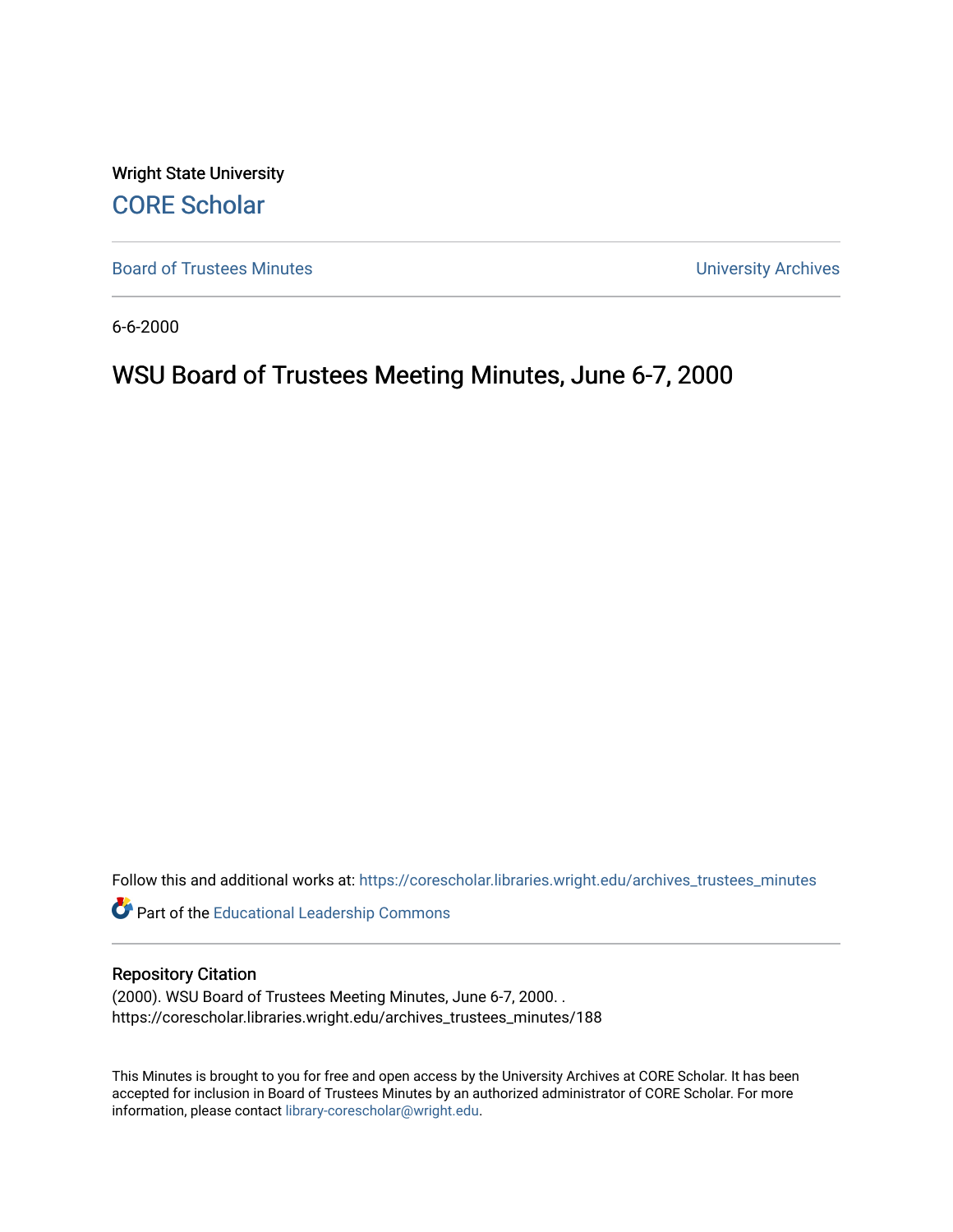#### **BOARD OF TRUSTEES OFFICIAL PROCEEDINGS OF THE ONE HUNDRED AND NINETIETH MEETING WRIGHT STATE UNIVERSITY June 6 and 7, 2000**

## I. **CALL TO ORDER**

 The meeting of the Wright State University Board of Trustees was called to order by Mr. Thomas E. Palmer on Tuesday, June 6, 2000, 4:00 p.m., in the Miami Valley Research Park Board Room. Ms. Daisy Duncan Foster, secretary of the Board of Trustees, called the roll:

 Robert E. Buerger Matthew O. Diggs, Jr. Daniel W. Duval Daisy Duncan Foster Martin D. Jenkins Gail H. Littlejohn Thomas E. Palmer Rajesh K. Soin **Present Absent** Michael Adams none

## II. **PROOF OF NOTICE OF MEETING**

 Mr. Palmer reported that this meeting was called by written notification and a quorum was present.

# III. **DISPOSITION OF PREVIOUS MINUTES**

 Mr. Palmer moved to approve the April 6 and 7, 2000, minutes as submitted. Mr. Jenkins seconded, and the motion was unanimously approved by voice vote.

## IV. **EXECUTIVE SESSION**

 In accordance with the Ohio Open Meetings Law, the Board, after a majority of a quorum, determined to hold an Executive Session by offering the following resolution:

#### **RESOLUTION 00-40**

 RESOLVED that the Wright State University Board of Trustees agreed to hold Executive Session on Tuesday, June 6, 2000; and be it further RESOLVED that pursuant to the Ohio Revised Code 121.22 (G), the following issues may be discussed in Executive Session:

- o Legal Report
- $\circ$  Potential dismissal, demotion, or discipline of a tenured faculty member, and pertinent personnel matters
- $\circ$  Purchase of real property by WSU Foundation, Inc., and pertinent real estate matters

 Mr. Soin moved for approval. Mr. Duval seconded, and the motion was unanimously approved by roll call vote.

V. **RECESS**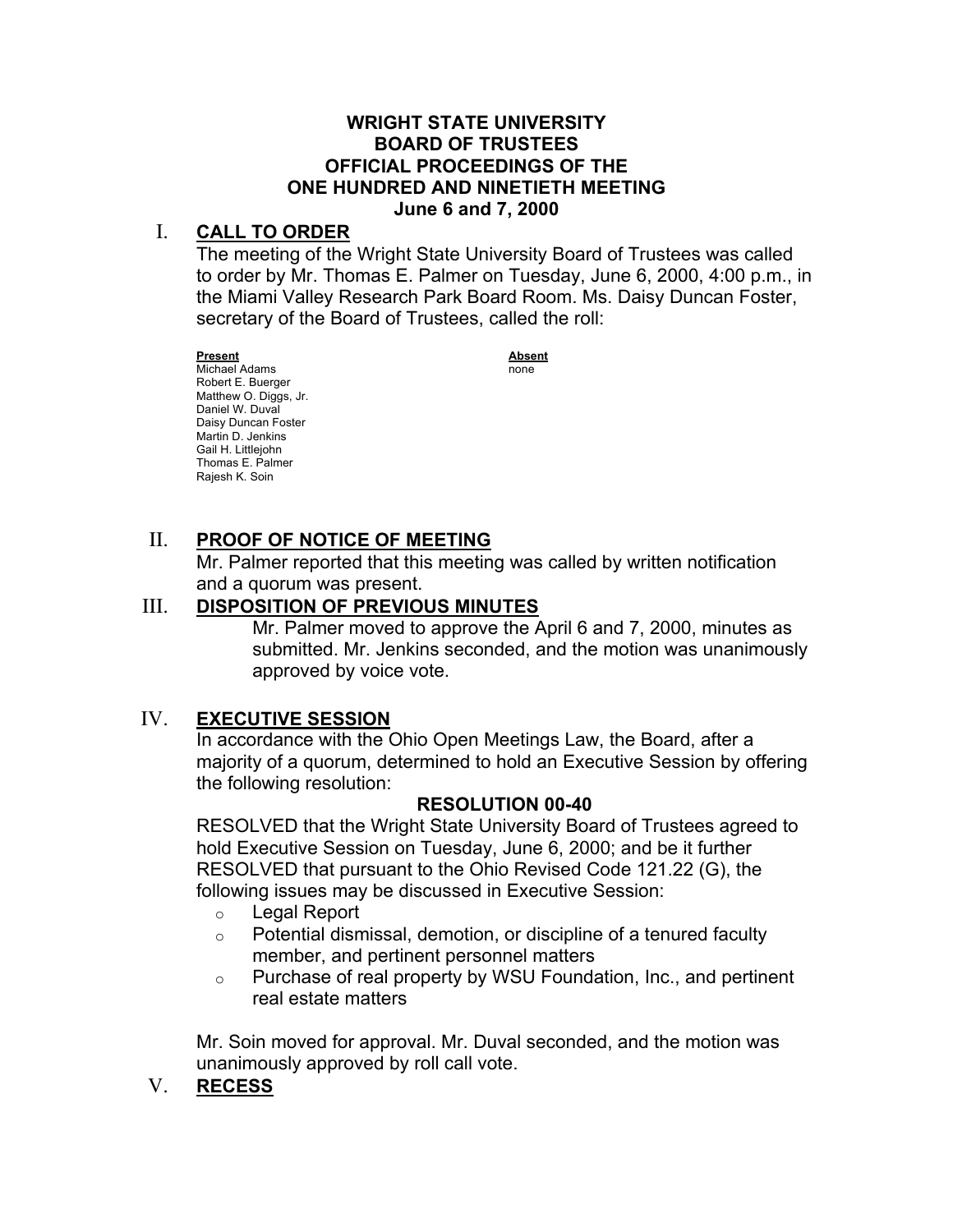Following the Executive Session, past WSU trustees, student trustees, deans, members of the Cabinet and their guests meet for dinner at W169 A, B, and C of the Student Union.

#### VI. **RECONVENE - ROLL CALL**

 The Wright State University Board of Trustees reconvened on Wednesday, June 7, 2000, 8:30 a.m., E156 Student Union. Ms. Jacqueline McMillan, secretary to the Board of Trustees, called the roll:

 Robert E. Buerger Matthew O. Diggs, Jr. Daniel W. Duval Martin D. Jenkins Gail H. Littlejohn Thomas E. Palmer Rajesh K. Soin Jeffrey S. Gardner Brian E. Syska Michael Adams **Daisy Duncan Foster Present Absent**<br>Michael Adams **Absent** 

 Mr. Palmer stated that the Wright State University Board of Trustees is a public body subject to the Ohio Open Meetings Act. It operates on a fixed agenda available to those attending the meeting. Persons wishing to address the Board in its Public Session should submit a written request to the Board of Trustees' office 72 hours in advance of the meeting in order to be placed on the agenda. However, all persons address the Board at the invitation of the Board and are subject to time limitations and other guidelines established to maintain the good order of the meeting.

#### VII. **REPORT OF THE CHAIR**

#### A. **Election of Board of Trustees' Officers for 2000-2001**

 In accordance with the amendment to Article II, Section 2 of the Board of Trustees' Bylaws, election of officers will be held during the last meeting of the academic year. Mr. Palmer asked for nominations:

- 1. Chair: Mr. Soin nominated Mr. Diggs; Mr. Duval seconded, and Mr. Diggs was unanimously elected chair of the Board by voice vote.
- 2. Vice Chair: Mr. Duval nominated Mr. Adams; Ms. Littlejohn seconded, and Mr. Adams was unanimously elected vice chair of the Board by voice vote.
- 3. Secretary of the Board: Mr. Duval nominated Ms. Foster; Mr. Buerger seconded, and Ms. Foster was unanimously elected secretary of the Board by voice vote.

In accordance with Article III, Section 1, of the Bylaws, the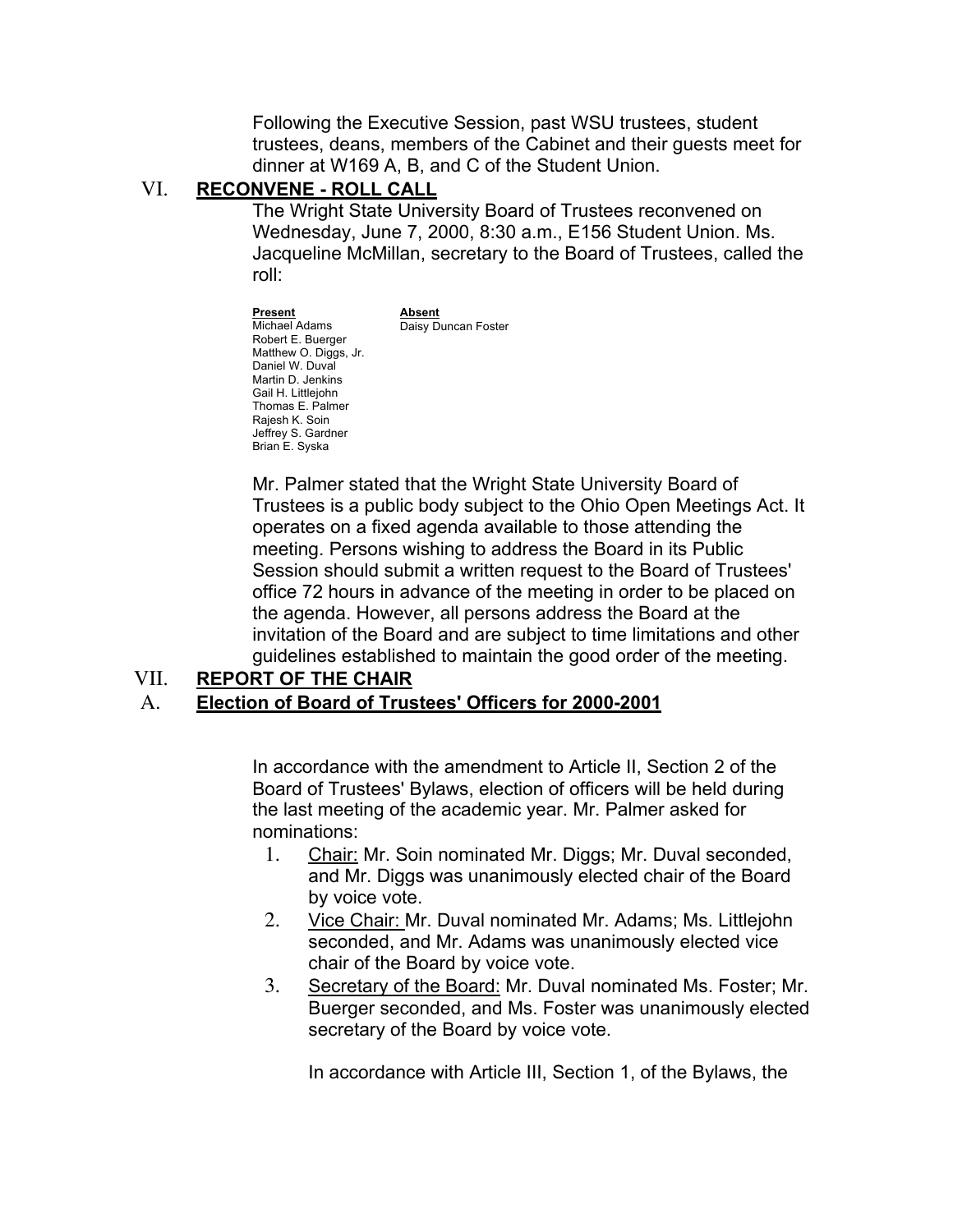newly elected chair will appoint the Standing Committees of the Board before the fall meeting.

## B. **Recognition of Daniel W. Duval**

 In appreciation and recognition of Daniel W. Duval's service to the Board of Trustees, the following resolution is offered:

## **RESOLUTION 00-41**

 WHEREAS, Daniel W. Duval, was appointed to the Wright State University Board of Trustees by Governor George Voinovich and has faithfully fulfilled his duties in that capacity for nine years; and WHEREAS, Mr. Duval provided exemplary leadership to the Board of Trustees not only as its chair from 1996 to 1998, but as chair of the Finance and Audit Committee, as a member of the Advancement Committee, and as Foundation representative; and WHEREAS, Mr. Duval had a distinguished career at Robbins & Myers, Incorporated, where he was president and chief executive officer and a director from 1986 to 1998, and was vice chairman and a director until his retirement from the company in 1999, and prior to that was president and chief operating officer and a director of Midland-Ross Corporation; and

 WHEREAS, his public service in the university's surrounding community includes chairing the United States Air and Trade Show for five years, representing the state of Ohio on the National Association of Manufacturers Board of Trustees, serving as Volunteer Area chair of the U.S. Savings Bond Campaign for 1997 and 1998, membership in the Downtown Dayton Partnership and the Miami Valley Economic Development Coalition, where he chaired the Wright-Patterson Air Force Base Task Force and was the primary liaison between the community and the base, and serving as a director of four public companies; and WHEREAS, as a member of the Board of Trustees, Mr. Duval has contributed to the educational and fiscal foundation supporting Wright State's vision of innovation in scholarship, culture, technology, and human justice; be it therefore RESOLVED that the Wright State University Board of Trustees does hereby express its sincere appreciation and heartfelt commendation to Daniel W. Duval for his commitment, service and leadership on behalf of the university. Mr. Palmer moved for approval.

 Mr. Buerger seconded, and the motion was unanimously adopted by voice vote.

## C. **Recognition of Jeffrey S. Gardner**

 In appreciation and recognition of Jeffrey S. Gardner's service to the Board of Trustees, the following resolution is offered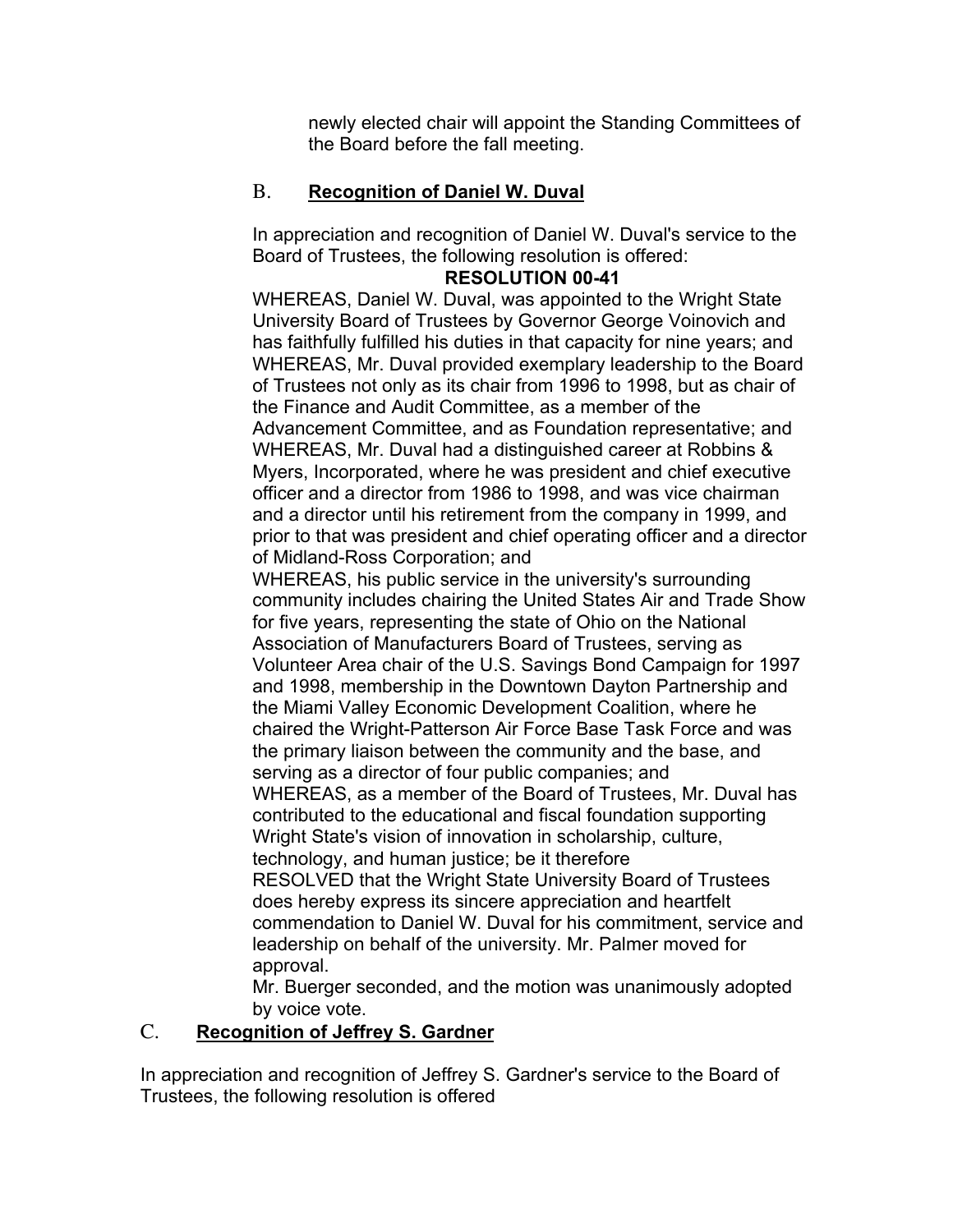#### **RESOLUTION 00-42**

 WHEREAS, Jeffrey S. Gardner was appointed to the Wright State University Board of Trustees in June of 1998 by Governor George Voinovich, and has faithfully performed his duties as a student trustee while maintaining excellent academic standards as a graduate student majoring in materials engineering; and

 WHEREAS, his commitment to the university and surrounding community during his tenure on the Board of Trustees and throughout his academic career has distinguished Mr. Gardner as a dedicated public servant; and

 WHEREAS, Mr. Gardner's leadership as a Student Government college representative, director of industrial relations for the Wright Engineering Council, and as a member of the curriculum, petitions, steering, and undergraduate engineering program committees; and

 WHEREAS, his academic excellence and public service have earned him several honors and awards, including WSU Distinguished Senior Leader Award, the college's Dean's Award and Dean's Engineering Leadership Institute, Dean's list, Alpha Lambda Delta Freshman Honor Society, National Merit Commended Scholarship recipient, Ohio Space Grant Consortium Scholar, and member of the year and director of the year for the Wright Engineering Council; and

 WHEREAS, he served with distinction on the Academic Affairs and Student Affairs Committees; and

 WHEREAS, Mr. Gardner will carry forward his social consciousness and acquired knowledge throughout his professional career; be it therefore

 RESOLVED, that the Wright State University Board of Trustees expresses its sincere appreciation to Jeffrey S. Gardner and extends its best wishes for his future success.

 Mr. Palmer moved for approval. Mr. Jenkins seconded, and the motion was unanimously adopted by voice vote.

#### VIII. **REPORT OF THE PRESIDENT**  . **Approval of June Graduates**

 Spring commencement will be held on Saturday, June 10, 2000,10:00 a.m. in the Ervin J. Nutter Center.

 Section 1.03 of the Wright State University Code of Regulations provides that the Board of Trustees shall grant degrees to qualified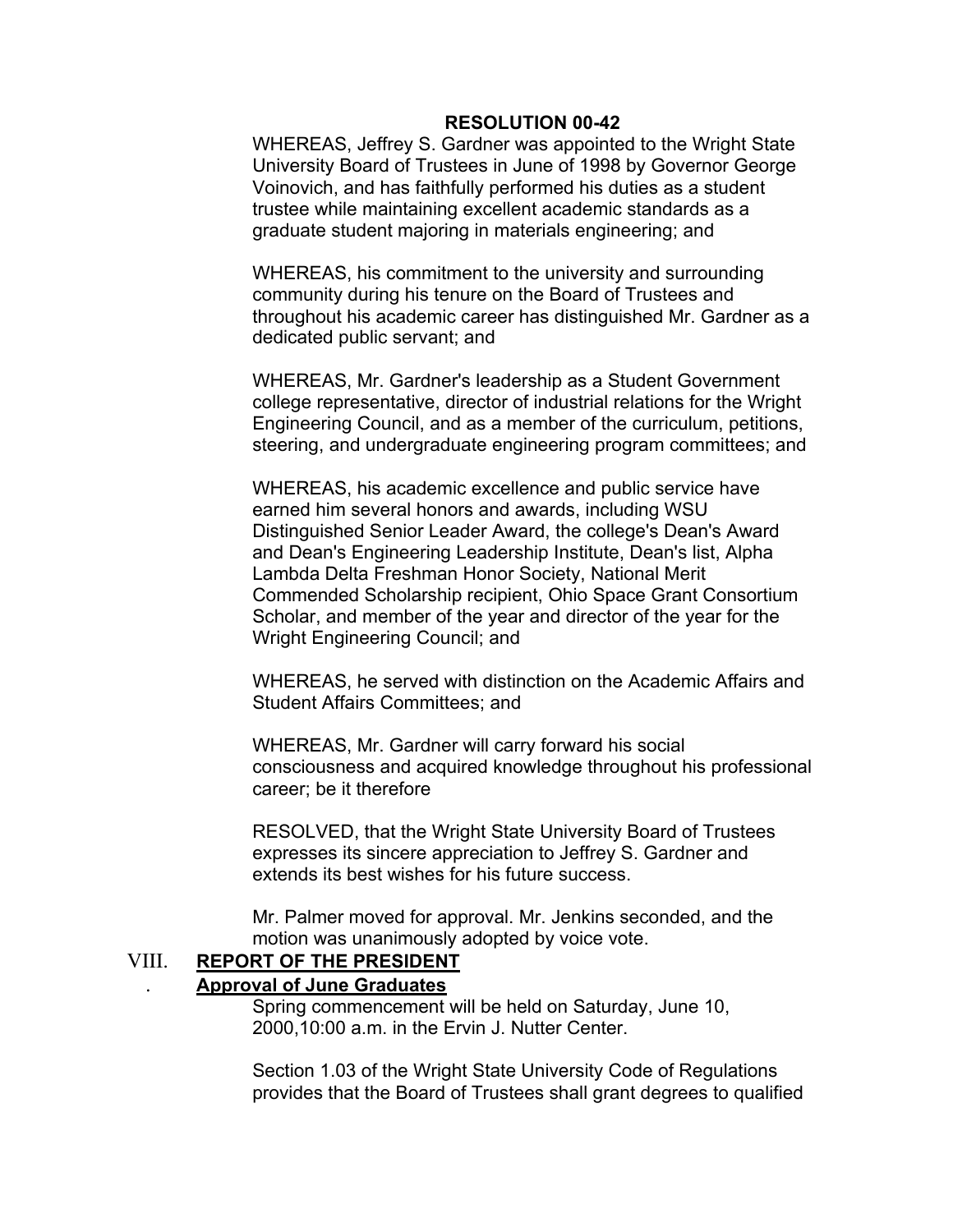graduates after due consideration of nominations by the faculty. Candidates were nominated at the General Faculty meeting on May 9, 2000. 9, 2000.<br>Since applications for degrees are accepted in advance, the

 recommendation was made that changes in the list to correct errors and to add or delete names of persons who unexpectedly will or will not meet all requirements for graduation be permitted. A list of spring 2000 degrees follows, along with comparison figures for spring 1999.

| <b>BUSINESS AND ADMINISTRATION</b>                                                                                                                                                                                                                                                                                                                                                                   | 1999                                                  | 2000                                                   |
|------------------------------------------------------------------------------------------------------------------------------------------------------------------------------------------------------------------------------------------------------------------------------------------------------------------------------------------------------------------------------------------------------|-------------------------------------------------------|--------------------------------------------------------|
| Bachelor of Science in Business                                                                                                                                                                                                                                                                                                                                                                      | 252                                                   | 199                                                    |
| <b>EDUCATION AND HUMAN SERVICES</b>                                                                                                                                                                                                                                                                                                                                                                  |                                                       |                                                        |
| <b>Bachelor of Science</b><br>Bachelor of Science in Education                                                                                                                                                                                                                                                                                                                                       | 23<br>168                                             | 17<br>156                                              |
| <b>ENGINEERING AND COMPUTER SCIENCE</b>                                                                                                                                                                                                                                                                                                                                                              |                                                       |                                                        |
| Bachelor of Science in Biomedical Engineering Bachelor of Science in Computer<br>Engineering Bachelor of Science in Computer Science Bachelor of Science in Electrical<br>Engineering<br>Bachelor of Science in Engineering Physics<br>Bachelor of Science in Human Factors Engineering<br>Bachelor of Science in Materials Science and Engineering<br>Bachelor of Science in Mechanical Engineering | 19<br>$\overline{7}$<br>20<br>26<br>2<br>4<br>0<br>32 | 17<br>6<br>18<br>23<br>$\overline{2}$<br>10<br>0<br>31 |
| <b>LIBERAL ARTS</b>                                                                                                                                                                                                                                                                                                                                                                                  |                                                       |                                                        |
| <b>Bachelor of Arts</b><br>Bachelor of Fine Arts<br><b>Bachelor of Music</b><br><b>Bachelor of Science</b>                                                                                                                                                                                                                                                                                           | 249<br>29<br>9<br>6                                   | 252<br>31<br>16<br>6                                   |
| <b>NURSING AND HEALTH</b>                                                                                                                                                                                                                                                                                                                                                                            |                                                       |                                                        |
| Bachelor of Science in Nursing                                                                                                                                                                                                                                                                                                                                                                       | 70                                                    | 84                                                     |
| <b>SCIENCE AND MATHEMATICS</b>                                                                                                                                                                                                                                                                                                                                                                       |                                                       |                                                        |
| <b>Bachelor of Arts</b><br><b>Bachelor of Science</b><br>Bachelor of Science in Medical Technology                                                                                                                                                                                                                                                                                                   | 58<br>135<br>4                                        | 59<br>115<br>4                                         |
| <b>SCHOOL OF GRADUATE STUDIES</b>                                                                                                                                                                                                                                                                                                                                                                    |                                                       |                                                        |
| Doctor of Philosophy<br><b>Educational Specialist</b>                                                                                                                                                                                                                                                                                                                                                | 5<br>3                                                | 5<br>$\overline{c}$                                    |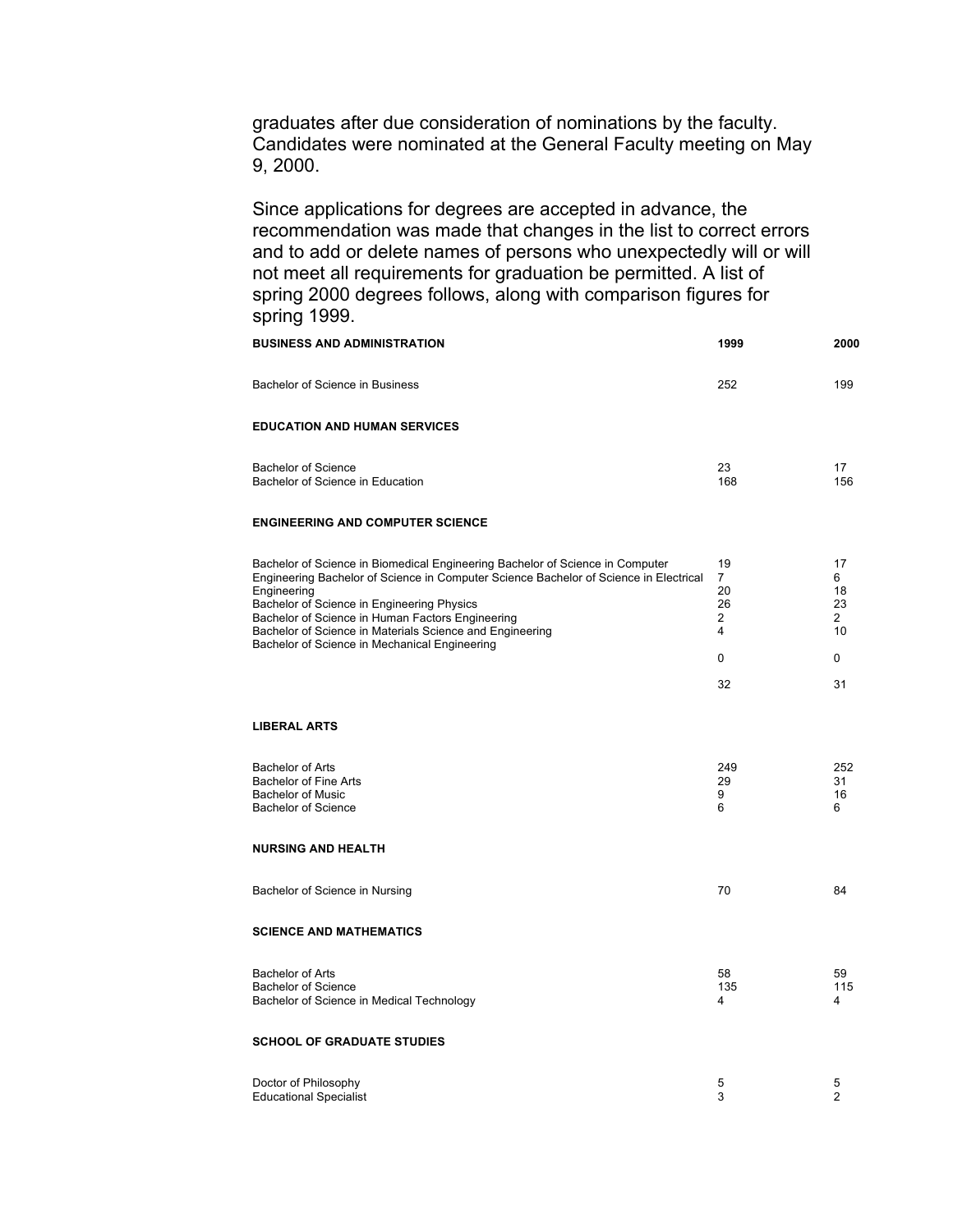| Master of Accountancy<br>Master of Arts<br>Master of Business Administration<br>Master of Education<br><b>Master of Humanities</b><br>Master of Music<br>Master of Rehabilitation Counseling<br>Master of Science<br>Master of Science in Computer Engineering<br>Master of Science in Engineering<br>Master of Science in Teaching<br>Master of Urban Administration | 0<br>53<br>128<br>124<br>5<br>$\overline{2}$<br>$\overline{2}$<br>122<br>11<br>41<br>3<br>9 | 1<br>37<br>72<br>170<br>4<br>0<br>6<br>125<br>10<br>57<br>$\overline{2}$<br>13 |  |
|-----------------------------------------------------------------------------------------------------------------------------------------------------------------------------------------------------------------------------------------------------------------------------------------------------------------------------------------------------------------------|---------------------------------------------------------------------------------------------|--------------------------------------------------------------------------------|--|
| <b>SCHOOL OF MEDICINE</b>                                                                                                                                                                                                                                                                                                                                             |                                                                                             |                                                                                |  |
| Doctor of Medicine                                                                                                                                                                                                                                                                                                                                                    | 96                                                                                          | 80                                                                             |  |
| <b>SCHOOL OF PROFESSIONAL PSYCHOLOGY</b>                                                                                                                                                                                                                                                                                                                              |                                                                                             |                                                                                |  |
| Doctor of Psychology                                                                                                                                                                                                                                                                                                                                                  | 1                                                                                           | $\Omega$                                                                       |  |
| <b>WRIGHT STATE UNIVERSITY LAKE CAMPUS</b>                                                                                                                                                                                                                                                                                                                            |                                                                                             |                                                                                |  |
| <b>Associate Degrees</b>                                                                                                                                                                                                                                                                                                                                              | 33                                                                                          | 57                                                                             |  |
| <b>TOTAL</b>                                                                                                                                                                                                                                                                                                                                                          | 1,751                                                                                       | 1,687                                                                          |  |

#### **RESOLUTION 00-43**

 RESOLVED that the candidates for degrees for March and June 2000 be and hereby are confirmed and approved. Mr. Buerger moved for approval. Ms. Littlejohn seconded, and the motion was unanimously adopted by voice vote.

## A. **Promotion and Tenure**

 The university-wide Promotion and Tenure Committee conducted a mail ballot to consider recommendations received from the College of Engineering and Computer Science and the College of Liberal Arts Promotion and Tenure Committees for consideration of tenure for the following new university faculty members: fjsdlkfjslgjldfgjd

Dr. Zoran Obradovic

 Associate Professor of Computer Science and Engineering Dr. Douglas Nord

Dr. Douglas Nord<br>Professor of Political Science

 Both new faculty members held tenured positions at their previous institutions, and both have distinguished records of scholarship, teaching, and service.

#### **RESOLUTION 00-44**

 RESOLVED that the promotion and tenure recommendations as submitted to this meeting be, and the same hereby are approved.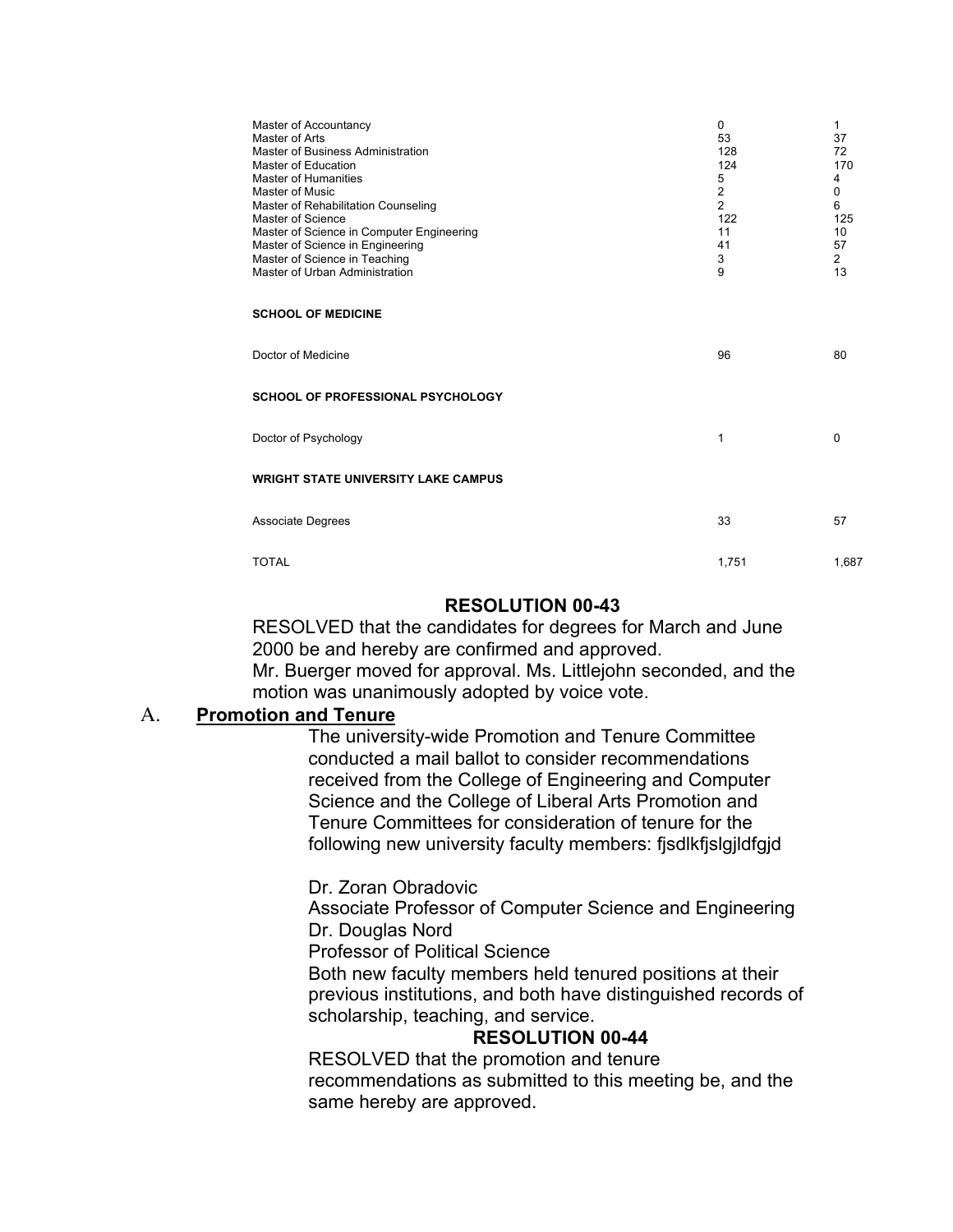Ms. Littlejohn moved for approval. Mr. Buerger seconded, and the motion was ratified by roll call vote.

 B. **Distinguished Professor Awards** According to Wright State University policy, approved by the Board of Trustees in September 1987, Dr. Goldenberg recommended the appointment of the following distinguished professor and university professor, effective July 1, 2000:

## **BRAGE GOLDING DISTINGUISHED PROFESSOR OF RESEARCH (July 1, 2000 to June 30, 2003)**

 G. Allen Burton Professor of Biological Sciences College of Science and Mathematics **UNIVERSITY PROFESSOR UNIVERSITY PROFESSOR (July 1, 2000 to June 30, 2005)** 

Robert V. Riordan

 Professor of Anthropology College of Liberal Arts College of Liberal Arts

## **RESOLUTION 00-45**

 RESOLVED that the distinguished and university professor appointments, as submitted to this meeting be, and the same hereby is approved.

 Mr. Jenkins moved for approval. Mr. Duval seconded, and the motion was ratified by roll call vote.

#### C. **Confirmation of Academic and Administrative Appointments and Changes**

## **Faculty Appointments and Changes**

 **Palur G. Gunasekar, Ph.D.**, has been appointed Assistant Professor, Pharmacology/Toxicology, School of Medicine, effective March 1, 2000.

 **Unclassified Appointments and Changes** 

 **Robert T. Batson, M.P.A.**, has been appointed Director of Financial Affairs, University Advancement, effective April 17, 2000.

 **Katherine K. Blossom, B.S.N.**, has been appointed Clinical Research Nurse, Emergency Medicine, School of Medicine, effective March 6, 2000.

 **Zhihui Deng, M.D.**, has been appointed Postdoctoral Research Associate, Anatomy, School of Medicine, effective April 1, 2000.

 **Michelle Frisque, M.L.I.S.**, has been appointed Web Manager/Reference Librarian, University Libraries-Computing Services, effective March 1, 2000.

 **Karen M. Henkels, B.S.**, has been appointed Research Associate 1, Biochemistry and Molecular Biology, School of Medicine, effective March 1, 2000.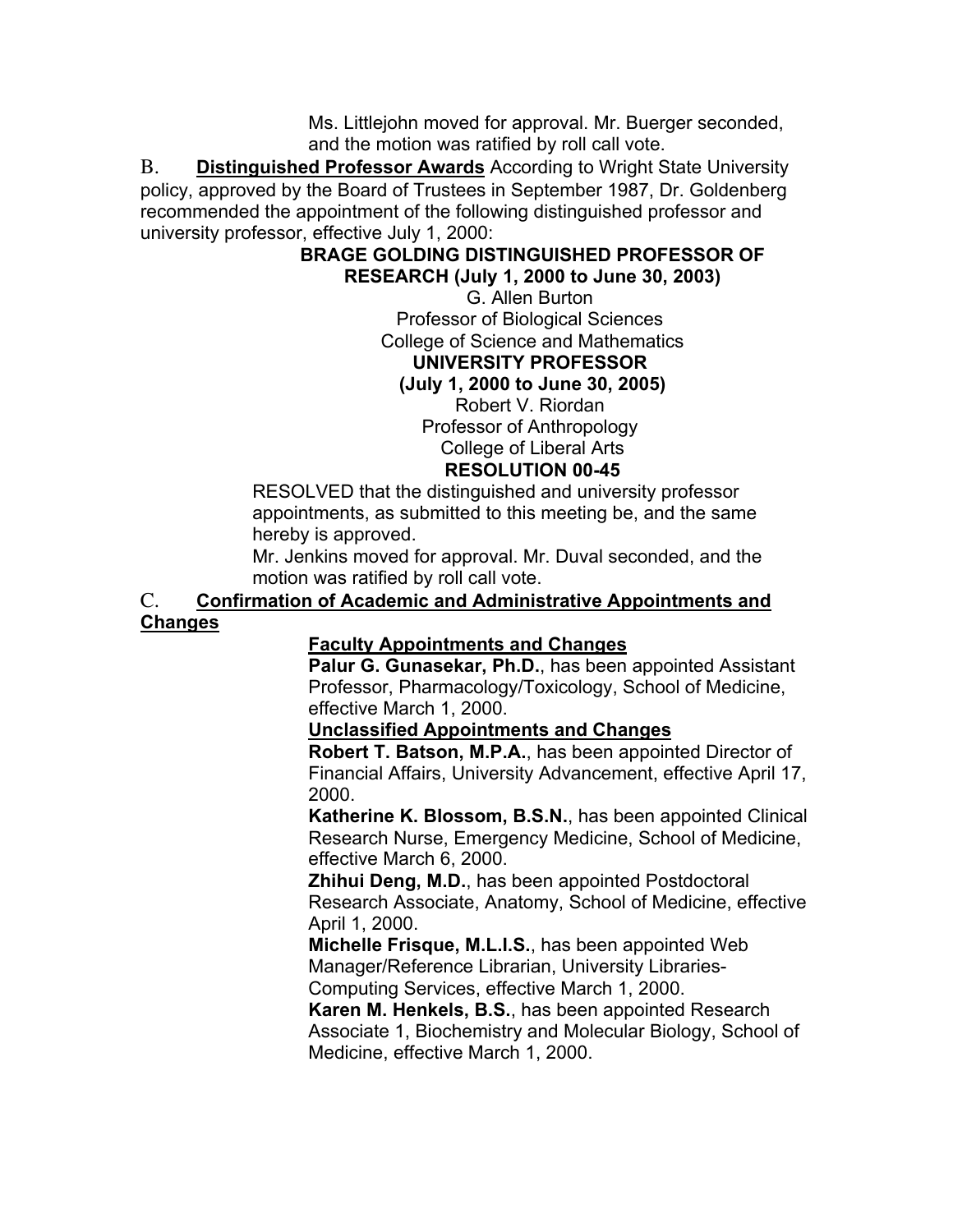**Kathleen M. Herick, B.A.**, has been appointed Head of Automation Services, University Libraries-Computing Services, effective March 1, 2000.

 **Sara L. Hohne** has been appointed Lab Services Coordinator, Electrical Engineering, College of Engineering and Computer Science, effective April 1, 2000.

 **Ronald L. Huelskamp, B.S.**, has been appointed Senior Programmer/Analyst, Computing and Telecommunications Services, effective March 31, 2000.

 **Lila L. Ivanovska, M.V.A.**, has been appointed Community Coordinator for Campus Apartments and Mediation

 Services, Residence Services, effective March 20, 2000.  **Teresa B. Klaus, B.S.**, has been appointed Associate Director, Interdisciplinary Labs, Center for Teaching and Learning, effective March 1, 2000.

 **Jianrong Li, M.S.**, has been appointed

 School of Medicine, effective March 1, 2000. Statistician/Research Associate 1, Community Health,

 **Jesse K. Lightle** has been appointed Community Project Coordinator, Center for Urban and Public Affairs, effective March 6, 2000.

 **Robert A. McCormick, B.A.**, has been appointed Conference and Events Coordinator, Conferences and Events, effective April 10, 2000.

 **Beth R. Parsell, B.S.**, has been appointed International Educational Assistant, International Student Programs, effective April 3, 2000.

 **Virgilio G. Ponferrada, Ph.D.**, has been appointed Postdoctoral Researcher, Microbiology and Immunology, School of Medicine, effective March 20, 2000.

 **Michael C. Reynolds, M.S.E.**, has been appointed Senior Scientist, Biomedical, Industrial and Human Factors Engineering, College of Engineering and Computer Science, effective March 20, 2000.

 **Donna S. Richey, M.L.S.**, has been appointed Program effective April 1, 2000. Administrator, Center for Professional Development,

 **Cassandra L. Snyder-Dorsten, B.A.**, has been appointed Business Manager, Academics, Lake Campus, effective April 1, 2000.

 **William N. Woodall** has been appointed Diner (pronounced Dee-Nar), Anatomy, School of Medicine, effective March 1, 2000.

**Unclassified Separations**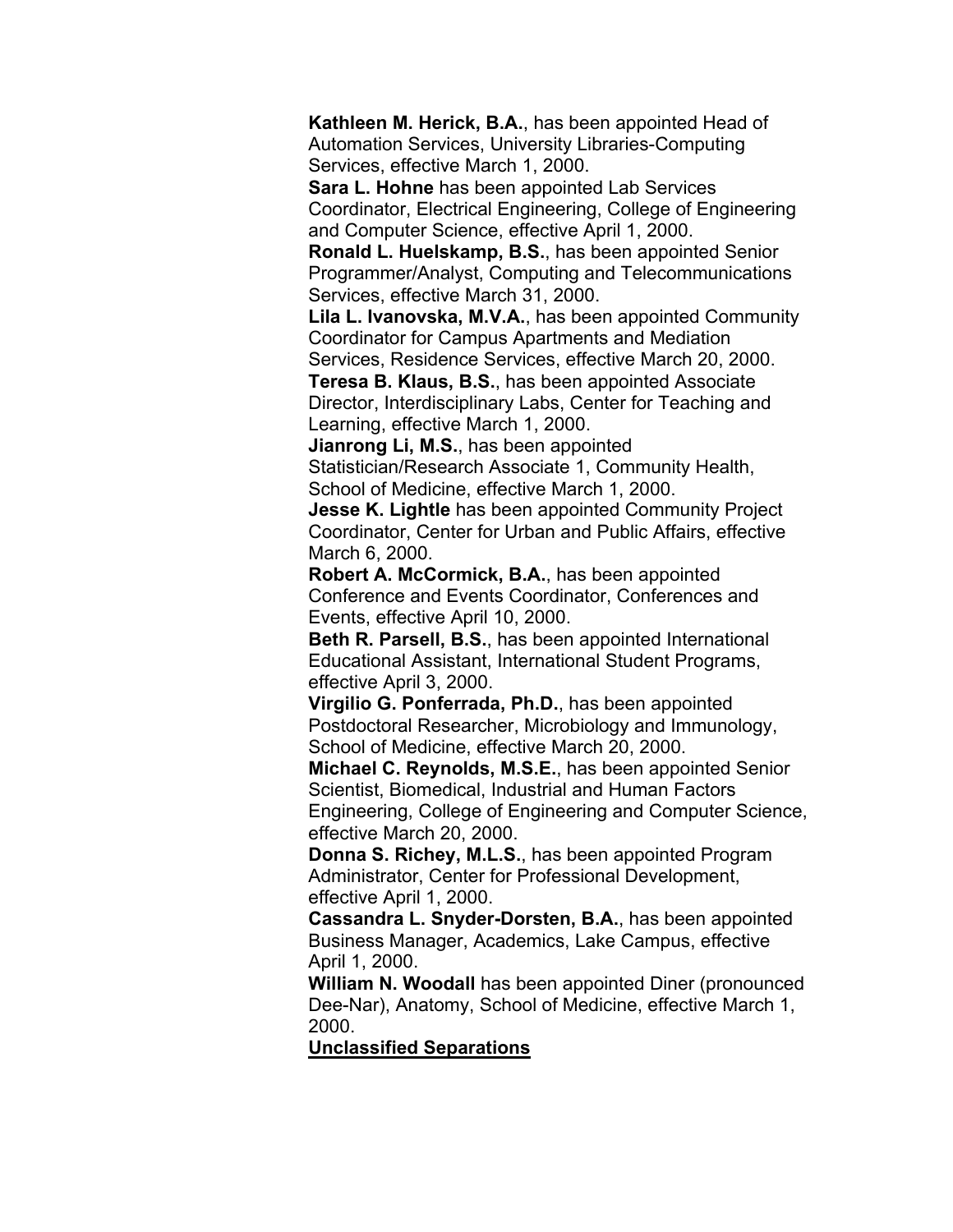**James J. Carcutt**, Computer Teaching Lab Manager, Interdisciplinary Teaching Lab, School of Medicine, effective April 4, 2000.

 **Bonita M. Carroll, M.B.A.**, Marketing Specialist, Division of Professional Practice and Research, College of Education and Human Services, effective April 14, 2000.

 **Timothy Donofrio**, Degree Audit Coordinator, Registrar's Office, effective March 14, 2000.

 **Kristen M. Duncan, B.S.**, Research Assistant, Community Health, School of Medicine, effective March 23, 2000.

 **Brian E. Fowler, B.A.**, Research Assistant, Biological Sciences, College of Science and Mathematics, effective March 31, 2000.

 **Peggy A. Madok-Crisp, M.B.A.**, Facilities Design Coordinator, Facilities Operation, School of Medicine, effective March 31, 2000.

 **Roger A. Wagner, M.B.A.**, HRIS Analyst, Human Resources, effective April 7, 2000.

 **Tracie L. Weaver, B.A.**, Special Programs Coordinator, Pre-College Programs, effective March 9, 2000.

 **Classified and Unclassified Hourly Appointments and Changes** 

 **Scott T. Blakley** has been appointed Custodial Project Worker, Physical Plant, effective March 20, 2000.

 **Vonda L. Calhoun** has been appointed Custodial Worker, Physical Plant, effective March 13, 2000.

 **Mark A. Cannon** has been appointed Maintenance and Repair Worker, Physical Plant, effective May 13, 2000.

 **Judith M. Chivers, B.S.**, has been appointed Accounting Clerk, Intercollegiate Athletics, effective May 15, 2000.

 **David M. Cox** has been appointed Police Sergeant, Public Safety, effective April 1, 2000.

 **Vicki E. Darden, B.S.**, has been appointed Ticket Sales Representative, Ervin J. Nutter Center, effective May 13, 2000.

 **Dana A. Dillard** has been appointed Custodial Worker, Physical Plant, effective May 9, 2000.

 **Karen L. Fox** has been appointed Career Services Program and Events Coordinator, Career Services, effective May 13, 2000.

 **Joe L. Garrett** has been appointed Custodial Worker, Physical Plant, effective March 20, 2000.

 **Sean K. Haney** has been appointed Senior Audio Engineer, Center for Teaching and Learning, effective May 1, 2000.

 **Sandra J. Haskin** has been appointed Office Supervisor, Center for Teaching and Learning, effective April 29, 2000.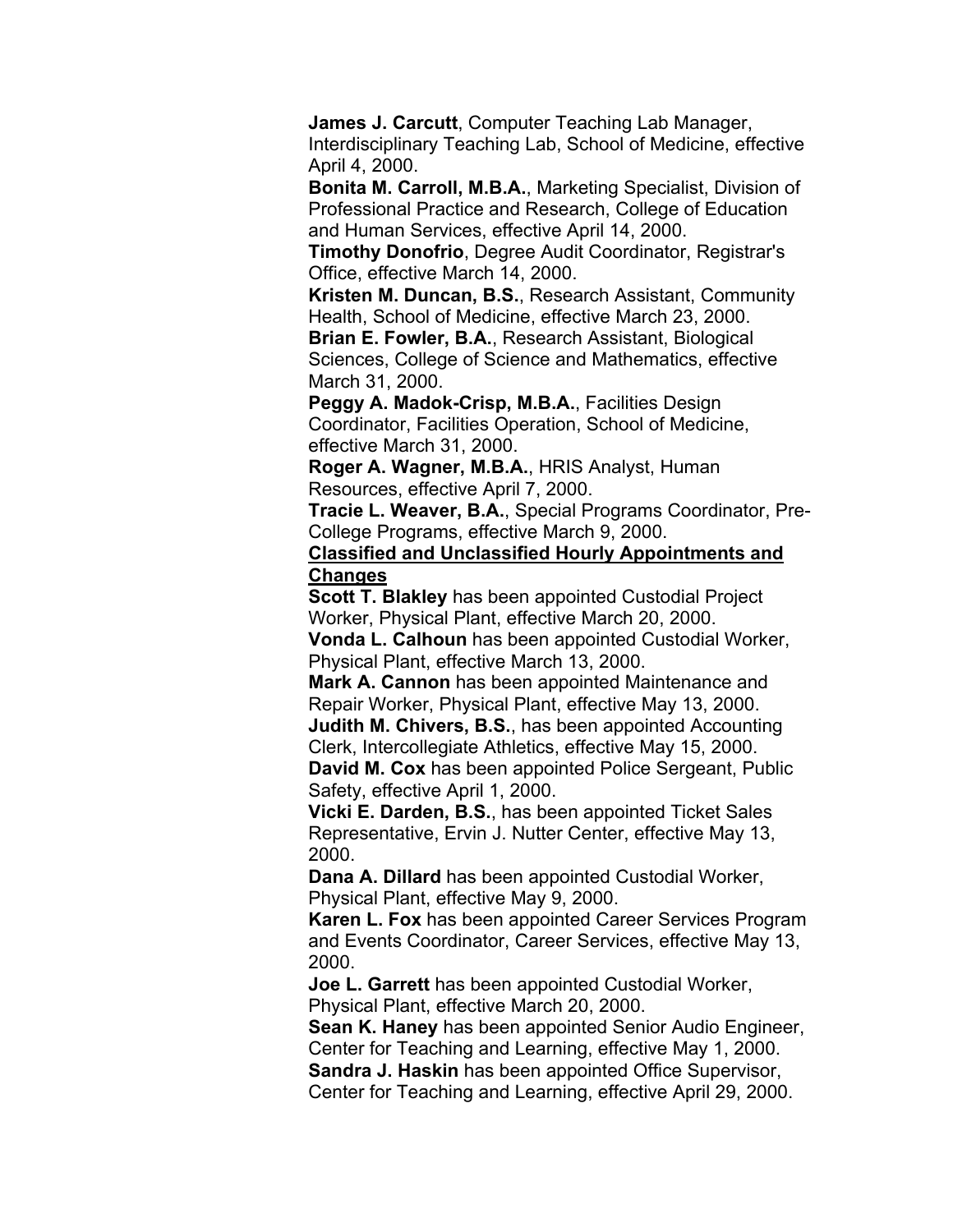**Russell M. Kerfoot** has been appointed Senior Plant Operations and Maintenance Worker, Physical Plant, effective May 1, 2000.

 **Kym S. Koester** has been appointed Career Services Technology Coordinator, Career Services, effective May 13, 2000.

 **Janet M. Kuester** has been appointed Administrative Secretary, Community Health, School of Medicine, effective April 15, 2000.

 **Paul E. Kuntz** has been appointed Materials Handler 1, Materials Management, effective April 10, 2000.

 **Jessie G. McVay** has been appointed Secretary, Center for Urban and Public Affairs, Urban Affairs and Geography, College of Liberal Arts, effective March 29, 2000.

 **Thomas A. Page, Jr.** has been appointed Communication Dispatcher, Public Safety, effective March 18, 2000.

 **Melanie A. Patterson** has been appointed Police Officer 1, Public Safety, effective March 20, 2000.

 **Cynthia E. Riley** has been appointed Secretary, Academic Support Services, College of Education and Human Services, effective May 1, 2000.

 **Lucille M. Steinbrunner** has been appointed Administrative Secretary, Lake Campus, effective May 1, 2000.

 **Stephen R. Stewart** has been appointed Maintenance Worker 2, Physical Plant, Lake Campus, effective May 1, 2000.

Gary L. Westgerdes has been appointed Maintenance Worker 2, Physical Plant, Lake Campus, effective May 1, 2000.

 **Classified and Unclassified Hourly Separations A. Alexander Beaujean, B.A.**, Research

 Assistant/Programmer, Psychology, College of Science and Mathematics, effective March 17, 2000.

 **Christopher T. Bell**, Mover 1, Physical Plant, effective May 4, 2000.

 **Carmen A. Broom**, Secretary, Printing Services, effective February 2, 2000.

 **Glena M. Buchholtz**, Senior Secretary,

 Sociology/Anthropology, College of Liberal Arts, effective April 30, 2000.

 **Sherene A. Bush**, Senior Secretary, Community Health, School of Medicine, effective April 21, 2000.

 **Vonda L. Calhoun**, Custodial Worker, Physical Plant, effective April 29, 2000.

 **Edgar A. Chamness, B.A.**, Printing Technician, Printing Services, effective April 14, 2000.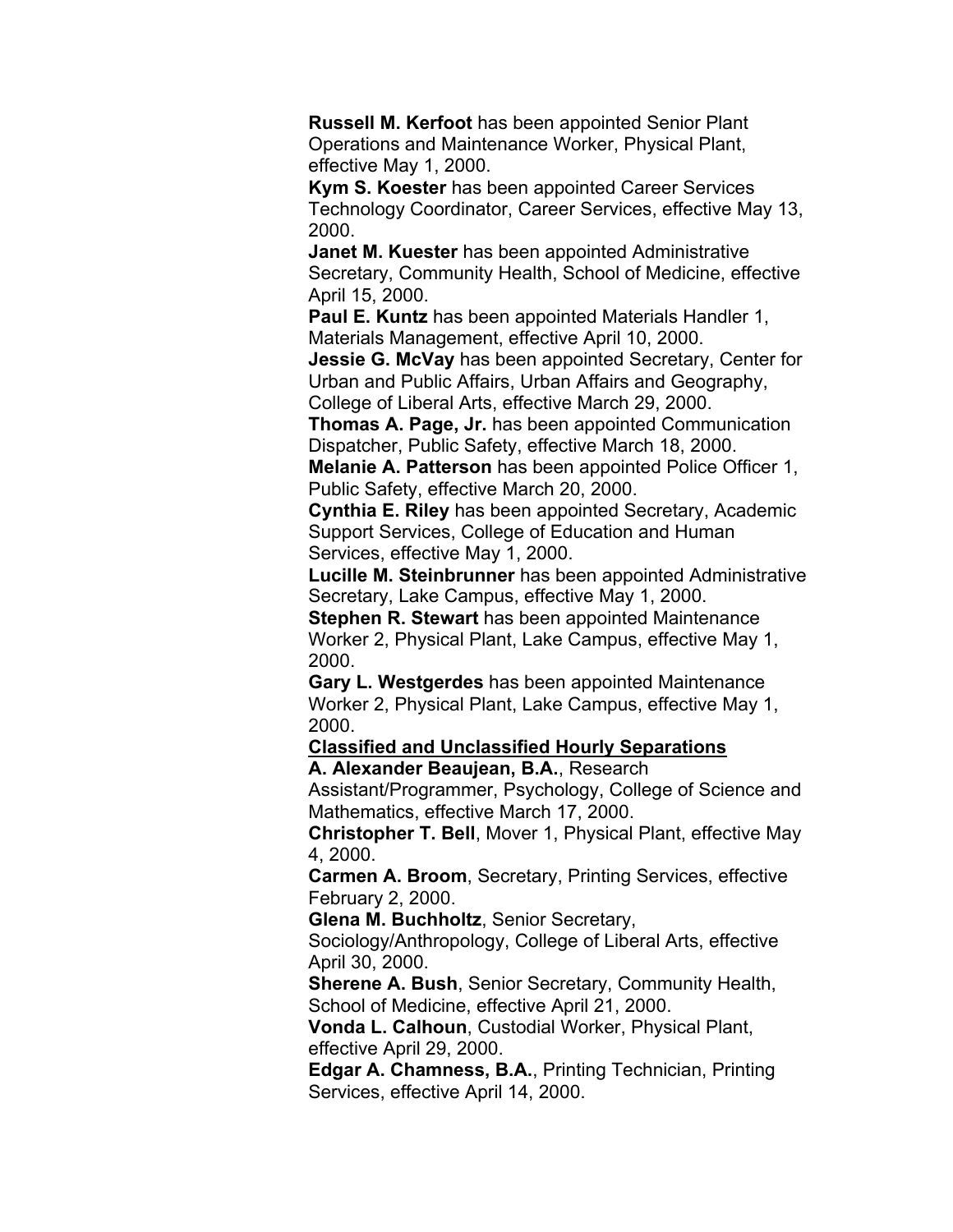**Marjorie S. Hodson**, Secretary, Dermatology/Internal Medicine, School of Medicine, effective April 5, 2000. **Gregory T. Japs**, Materials Handler 1, Materials

Management, effective May 4, 2000.

 **Sandra L. Witter**, Senior Secretary, Army/ROTC, Military Science, effective April 28, 2000.

 **Corrections Glen A. Jones, M.B.A.**, has been appointed Associate Director, Research and Sponsored and Sponsored Programs, effective January 1, 2000.

#### **RESOLUTION 00-46**

 RESOLVED that the academic and administrative appointments, changes, retirements, departmental reporting, resignations and terminations submitted to this meeting be, and the same hereby are approved.

 Ms. Littlejohn moved for approval. Mr. Palmer seconded, and the motion was unanimously adopted by roll call vote.

## D. **Acceptance of Gifts and Donations**

 The following gifts have been received and acknowledgment sent to the donors:

 **To the College of Liberal Arts** 

| From:                                            | <b>Thomas MaCaulay</b><br>5510 South Scarff Road<br>New Carlisle, OH 45344<br>7 Color Wood Black Print by James O'Rourke- for ArtsGala Auction<br>Estimated Value: \$500 |  |
|--------------------------------------------------|--------------------------------------------------------------------------------------------------------------------------------------------------------------------------|--|
| From:                                            | Craig D. Martin<br>71 Laura Avenue<br>Centerville, OH 45458<br>Framed Print (2 images) for ArtsGala Auction<br>Estimated Value: \$300                                    |  |
| From:                                            | Glen Cobulash<br>724 Golfview Avenue<br>Dayton, OH 45406<br>Oil Painting for ArtsGala Auction<br>Estimated Value: \$300                                                  |  |
| From:                                            | C.Pat McClelland<br>3134 Atherton Road<br>Kettering, OH 45409<br>Original Art for ArtsGala Auction<br>Estimated Value: \$500                                             |  |
| From:                                            | Ronald Geibert<br>3699 Aftonshire<br>Beavercreek. OH 45430<br>Mural Sized Photographic Print for ArtsGala Auction<br>Estimated Value: \$1,000                            |  |
| From:                                            | Mary Ellen Mazey<br>Dean, COLA Strategic Planning Session<br>Estimated Value: \$200                                                                                      |  |
| To the College of Engineering & Computer Science |                                                                                                                                                                          |  |
| From:                                            | SGI<br>1600 Amphitheater Parkway                                                                                                                                         |  |

 Mountain View, CA 94043 (12) Onyx 2 CPU's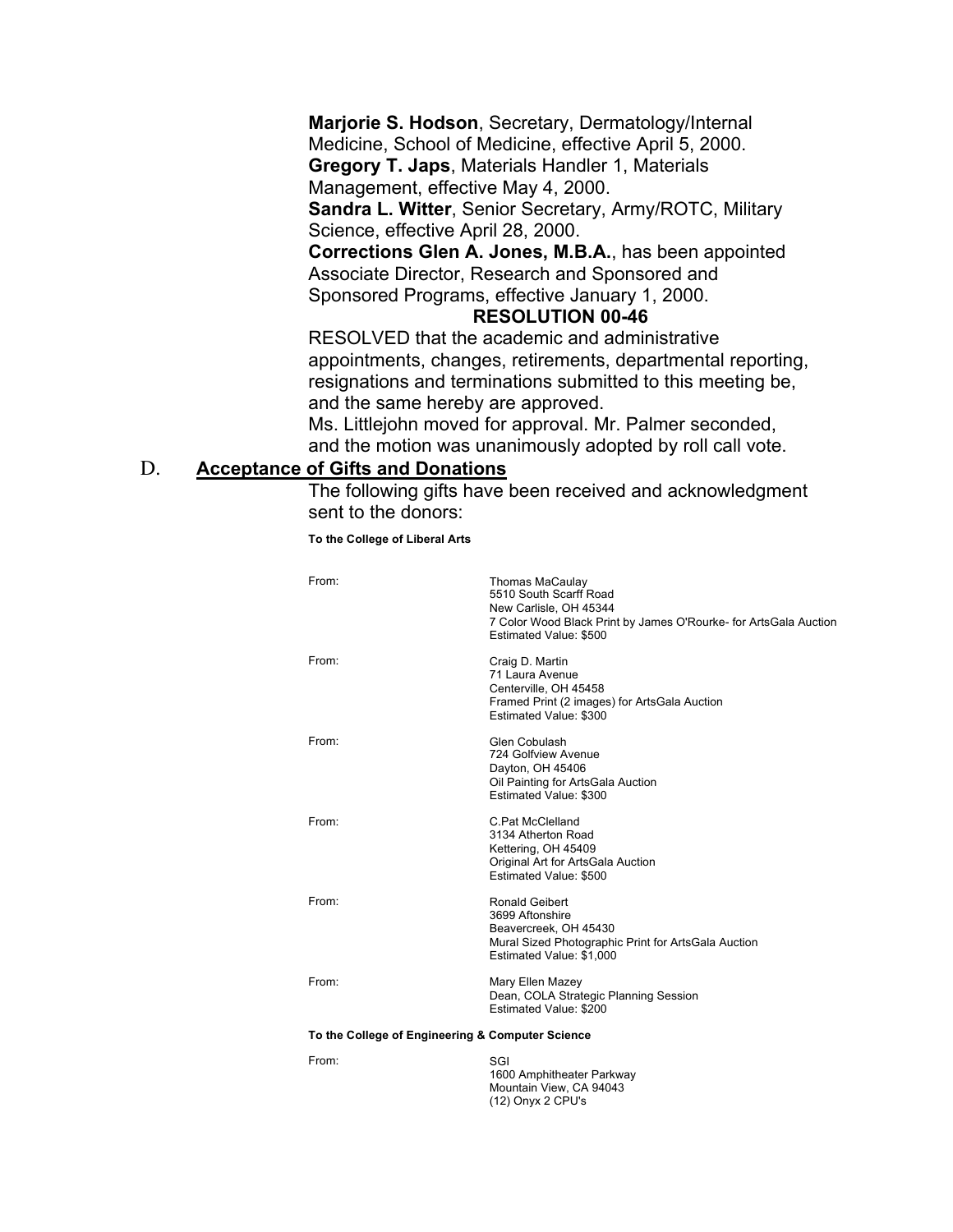|                                      | (1) O2 Workstation<br>Estimated Value: \$255,994                                                                                                                 |  |  |
|--------------------------------------|------------------------------------------------------------------------------------------------------------------------------------------------------------------|--|--|
| From:                                | Altera Corporation<br>101 Innovation Drive<br>San Jose, CA 95134<br>(6) Max+PLUS II Fixed Node PC<br>Estimated Value: \$12,000                                   |  |  |
| From:                                | <b>Mead Corporation</b><br>Courthouse Plaza, N.E.<br>Dayton, Oh 45463<br>Mounting and Framing-4 Mead Photos<br>Estimated Value: \$1,617.31                       |  |  |
| To the Student Union, Fitness Center |                                                                                                                                                                  |  |  |
| From:                                | Brent W. Young<br>326 Cedarleaf Court<br>Centerville, OH 45459<br>4 - 45 lb. Olympic Weight Plates<br>Estimated Value: \$90                                      |  |  |
| To the Athletic Department           |                                                                                                                                                                  |  |  |
| From:                                | Joseph K. Ellis<br>2850 Dryden Road<br>Dayton, OH 45439<br>Painting at Baseball Stadium<br>Estimated Value: \$21,091                                             |  |  |
| From:                                | St. Clair Supply Company, Inc.<br>231 East Main Street P. O. Box 387<br>Eaton, OH 45320<br>Janitorial Supplies for Baseball Stadium<br>Estimated Value: \$244.01 |  |  |
| From <sup>-</sup>                    | Lapp Roofing<br>2860 Ome Avenue<br>Dayton, OH 45414<br>New Roof on Baseball Stadium<br>Estimated Value: \$10,800                                                 |  |  |
| <b>RESOLUTION 00-47</b>              |                                                                                                                                                                  |  |  |

 RESOLVED that the gifts and donations listed above are hereby accepted. Mr. Buerger moved for approval. Mr. Duval seconded, and the motion was unanimously adopted by roll call vote.

## E. **Report on Investments**

 Since the last Board meeting, investments for March and April 2000 have been received. These reports have been distributed to the trustees and are filed with the official Board of Trustees' records.

## F. **Ratification of Contracts and Grants**

 Dr. Goldenberg stated that with two months left in the 1999-2000 fiscal year, Wright State University grant and contract awards exceed \$39 million. That figure is nearly \$10 million higher than the total grant and contract activities of one year ago. Since the last Board meeting, WSU accepted over \$4.5 million in funding. Of note are two new research projects: Dr. Richard Koubek of the College of Engineering and Computer Science will study "Human Factors Engineering in Air Traffic Control" in a \$180,000 project funded by the Federal Aviation Administration; the Center for Urban and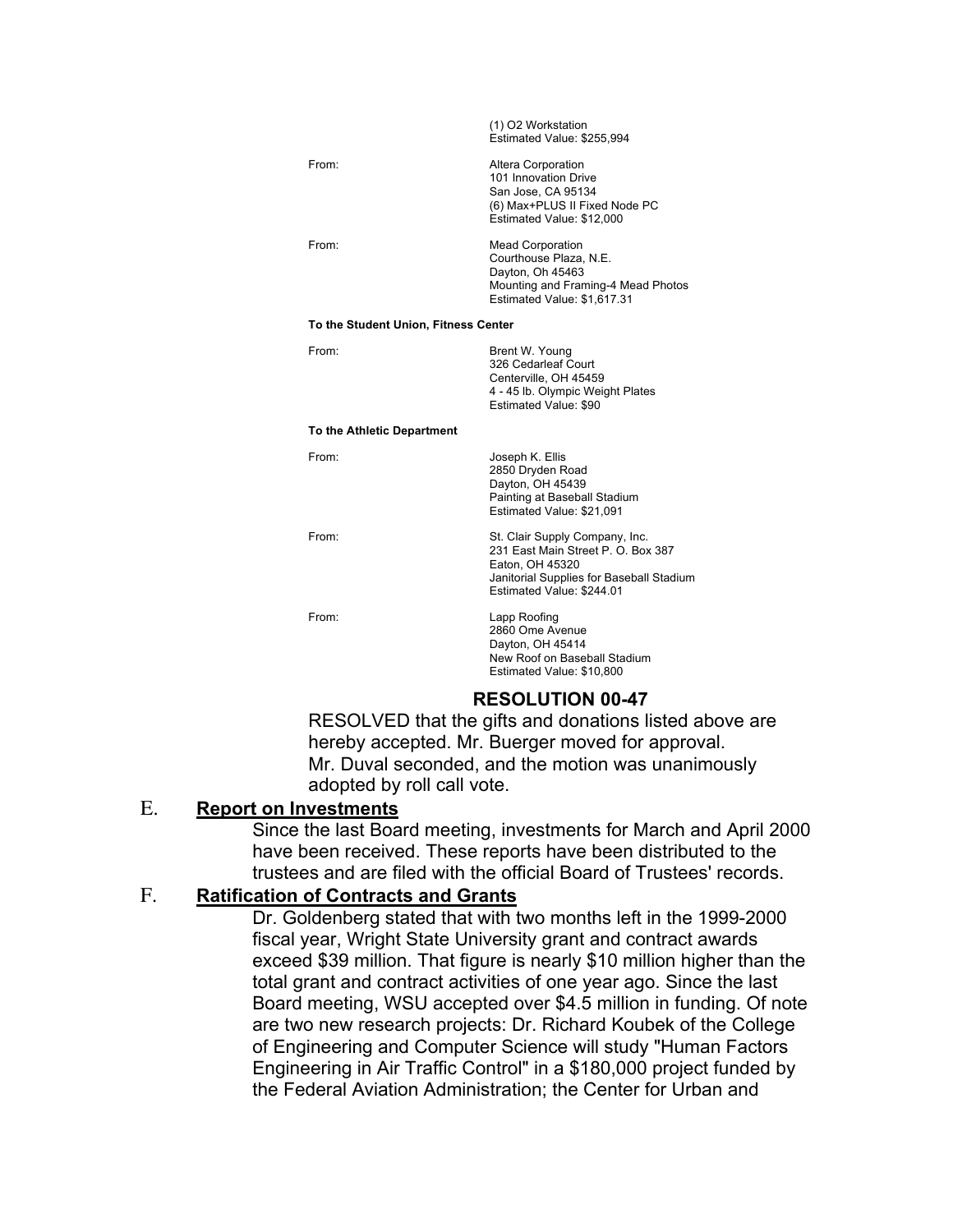Public Affairs project staff are leading a \$280,000 collaborative community health needs assessment sponsored by the Clark County Combined Health District.

#### **RESOLUTION 00-48**

 RESOLVED that the contracts and grants submitted to this meeting be, and the same hereby are ratified. Mr. Buerger moved for adoption.

Mr. Palmer seconded, and the motion was unanimously ratified by roll call vote.

## IX. **REPORTS OF THE COMMITTEES OF THE BOARD**

#### . **Academic Affairs Committee**

 Mr. Palmer reported on the Academic Affairs committee meeting of May 18, 2000. The following topics were discussed:

## • **Semester/Quarter Ballot Outcome**

 The university faculty voted not to change to the semester system.

# • **Faculty President Announcement**

 Dr. Virginia Nehring, associate professor of Nursing, has been voted president-elect of the faculty for the 2000-2001 academic year.

## 1. **Brain Research Initiative**

 Dr. Robert Fyffe, professor of Anatomy, presented a proposal to create an academic center of excellence for brain research at Wright State University.

#### **RESOLUTION 00-49**

 WHEREAS, the School of Medicine has a highly qualified multidisciplinary faculty of national repute providing for a strong research environment in the area of brain research; and

 WHEREAS, the understanding of the human brain represents one of the most important challenges in science; and

 WHEREAS, there is an opportunity for programmatic WHEREAS, creation of an academic center of excellence would enhance our collective research reputation and visibility, improve funding potential, provide a mechanism for wide faculty involvement in research projects, and enhance our teaching at multiple levels; now therefore be it development across departmental boundaries; and

 RESOLVED, that the creation of the **Center for Brain Research** hereby be approved. Ms. Littlejohn moved for adoption.

 Mr. Diggs seconded, and the motion was unanimously ratified by voice vote.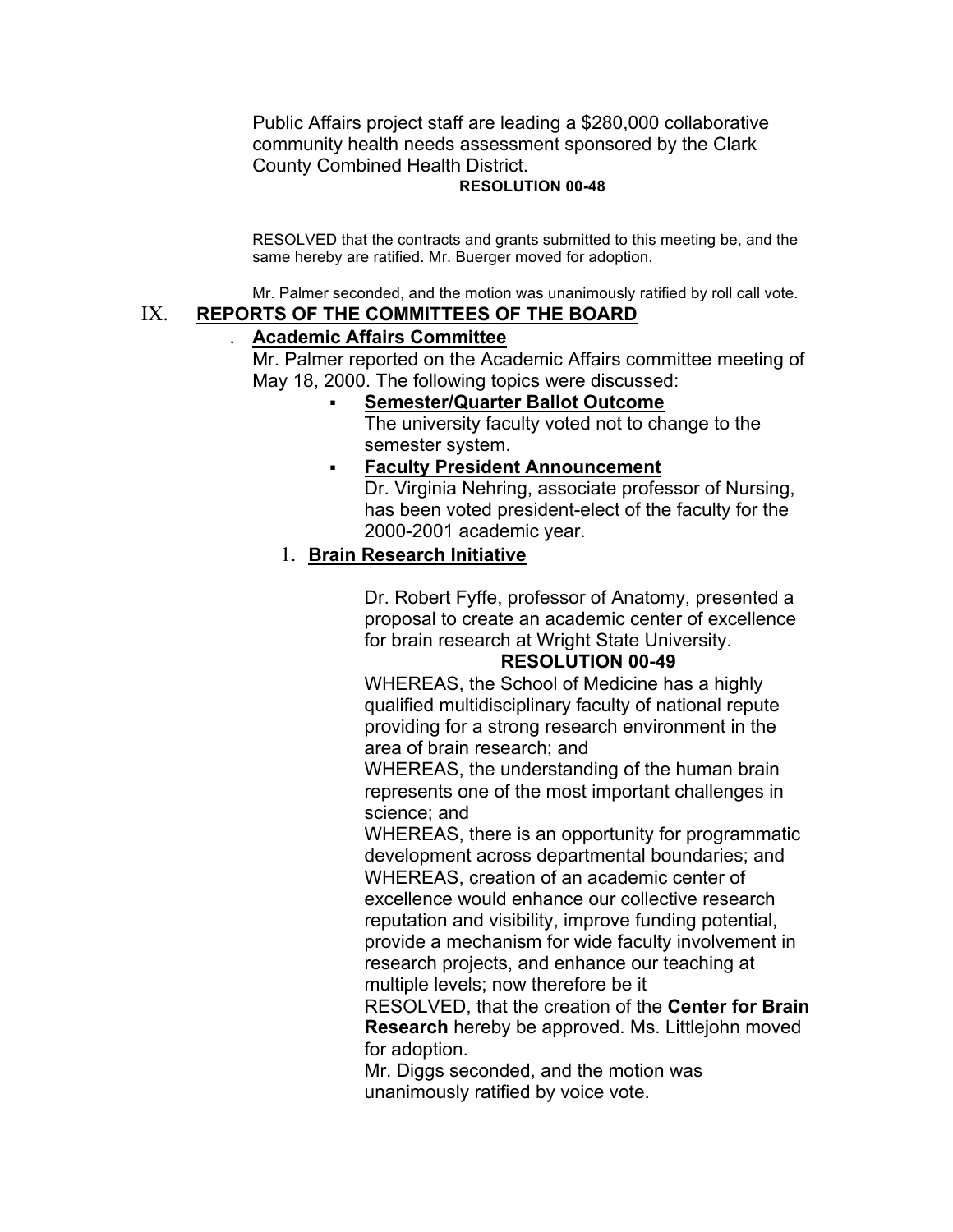## 2. **Master of Science in Pharmacology and Toxicology RESOLUTION 00-50**

 WHEREAS, the Department of Pharmacology and Toxicology in the School of Medicine has a highly qualified faculty, provides for a strong research environment, and has proposed a new Master of Science degree program; and WHEREAS, there is increasing demand for professionals with advanced education in pharmacology and toxicology; and

 WHEREAS, there is an opportunity to collaborate with U.S. Air Force and Navy toxicology units at Wright-Patterson AFB; and

 WHEREAS, this new degree program has been approved by the Graduate Council and Faculty Senate; now therefore be it RESOLVED that the Master of Science in Pharmacology and Toxicology, as submitted to this meeting be, and the same hereby is approved.

 Mr. Palmer moved for approval. Mr. Diggs seconded, and the motion was ratified by voice vote.

## 3. **Academic Integrity Policy**

 Revisions to the Academic Integrity Policy, as approved by the Faculty Senate, were approved through the following resolution:

## **RESOLUTION 00-51**

 WHEREAS, the Faculty Senate and General Faculty approved the attached proposed revisions to the Academic Integrity Policy; therefore be it

 RESOLVED that the aforementioned changes, as presented to this meeting be, and the same hereby are approved. (See Attachment 1)

 Mr. Palmer moved for approval. Mr. Duval seconded, and the motion was ratified by voice vote.

## • **Program Proposals**

 Dr. Robert Weisman, associate dean of the College of Science and Mathematics, informed the committee that the university intends to seek planning approval from the Ohio Board of Regents for a **Master of Science in Scientific and Technical Communication**. The program, jointly administered by the College of Liberal Arts and the College of Science and Mathematics, will train students to develop technical documents in print and electronic formats for a wide range of agencies and corporations.

 Dr. Paul Serve, assistant dean of the College of Science and Mathematics, informed the committee that the university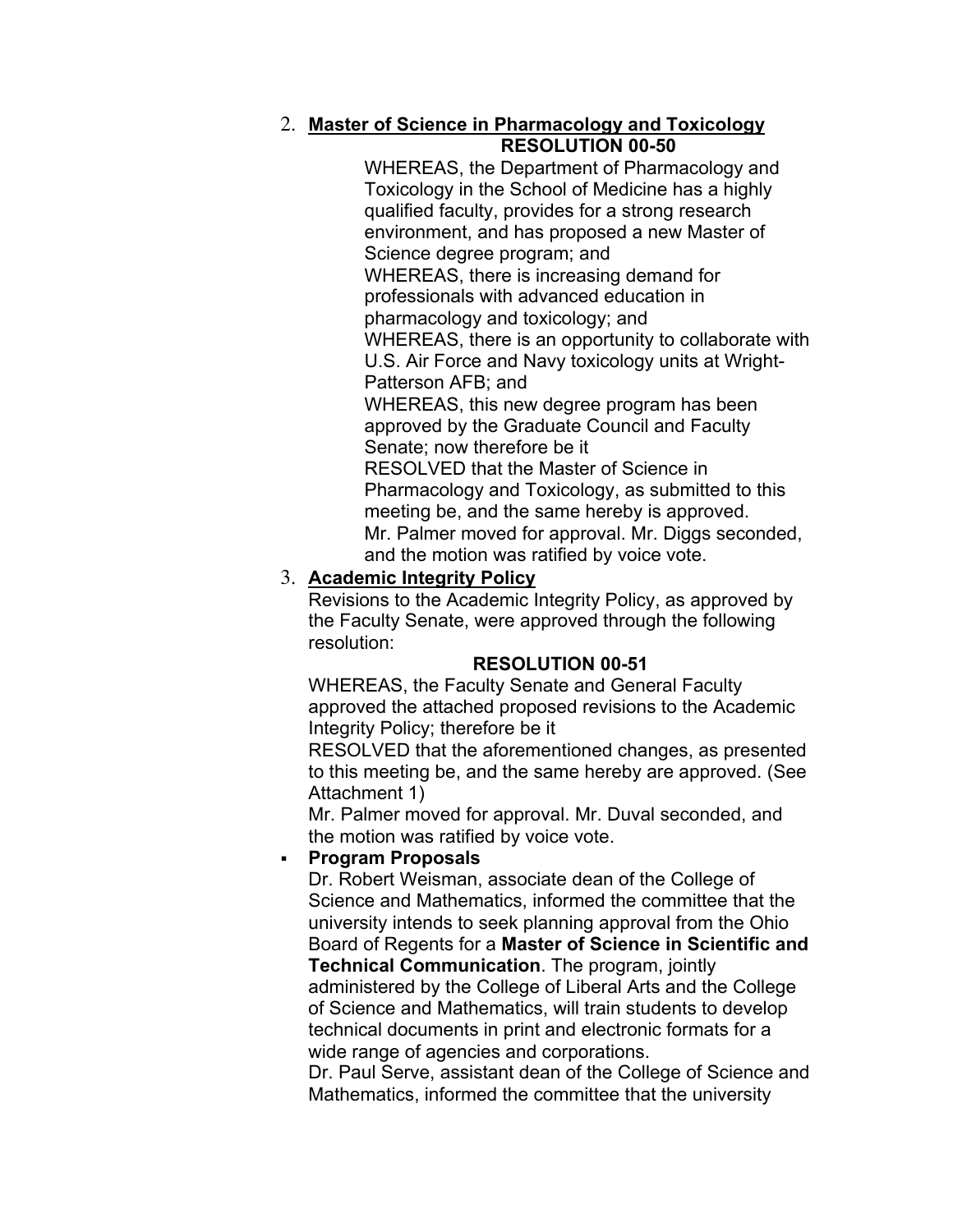intends to seek planning approval from the Ohio Board of  Regents for a **Master of Science in Teaching Degree in Interdisciplinary Science and Mathematics**. The program, jointly administered by the College of Education and Human Services and the College of Science and Mathematics, will address the desire of the state of Ohio for its students to be better prepared in the areas of science and mathematics. The Program Development Plans for both programs have been approved by the college faculties and the Graduate Council, and will be reported to the Faculty Senate.

#### A. **Advancement Committee**

 Mr. Adams, chair, reported on the Advancement Committee meeting of May 18, 2000.

- • Alumni Association Update Mr. Mike Reynolds summarized recent Alumni Association activities. Highlighted was the newly established Student Alumni Association, which now has officers, a constitution, by-laws and recognition as a campus student organization. Upcoming summer events include a reception for new graduates, a half-day seminar on successful aging and participation in the Fairborn 4th of July and International Air Show parades.
- • Foundation Update Mr. Joseph Phelan, Foundation's consultant, gave the committee a historic context for the evolution of public university support foundations. Mr. Phelan described the work currently in progress to evaluate and improve the Foundation's governing documents, membership selection process and later its long range and strategic planning processes. The proposed new mission statement was shared with the committee. It will be presented to the full Foundation board for approval in June.
- • University Update Marcia Muller commented on the April 30, 2000 Monthly Gift Report, pointing out the percentage increases in the number and amount of alumni, corporate and foundation contributions and the overall increase in the number of donors. The monthly gift report shows only cash and gifts-in-kind received.

 As for campaign progress, it was reported that between April 1, 1999 and April 11, 2000, 49 documented gifts and pledges of \$10,000 and up had been received for a quiet phase total of just over \$12,000,000. Mrs. Muller emphasized that the setting of a dollar goal for the campaign is premature and probably won't be made for another year. The recent enrollment advertising campaign has been well received. Perry Moore further enlightened the committee on the enrollment marketing work now underway with the Stamats Company, national experts in higher education and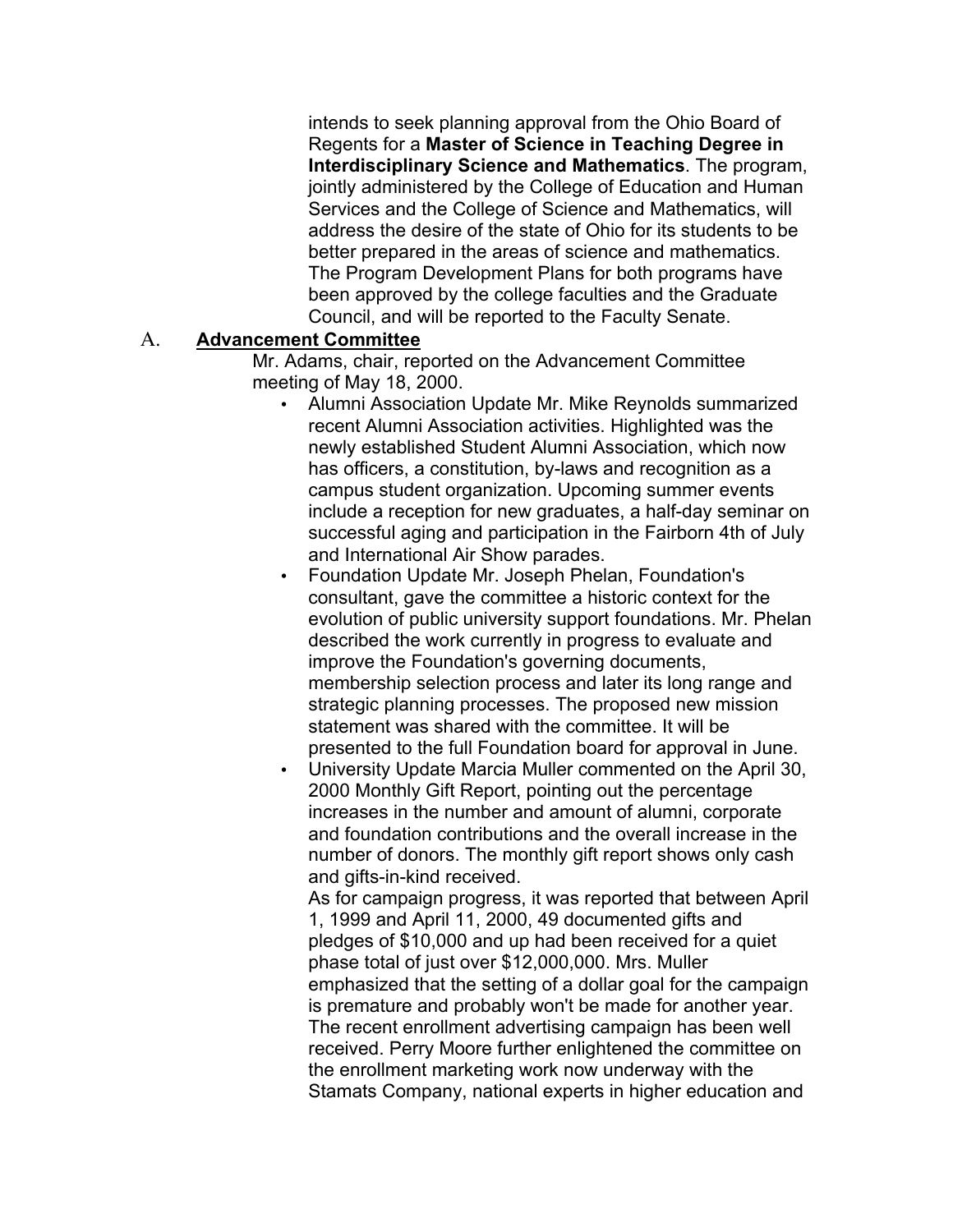enrollment marketing. This firm will also be helping to develop campaign materials.

 Bob Hickey has been permanently appointed to the assistant vice president for Public Affairs position. A pool of 120 applicants for the assistant vice president for Marketing and Communications has been narrowed to 14 semi-finalists. Closure on that search is expected this summer. Two community breakfasts have been held in Sidney and Englewood and two more are scheduled for Celina and Van Wert.

## B. **Building and Grounds Committee**

 Mr. Soin, chair, reported on the Building and Grounds Committee meeting of May 18, 2000.

 • Construction Projects Status Report Allyn Hall Rehabilitation project is nearing completion. Allyn Hall Rehabilitation Phase II - Quad Food Service construction is underway. The foundation for the kitchen addition has been laid, new windows have been installed and steel framing is underway. Construction will begin on the West Campus Entry Improvements project (Campus Master Plan Phase IV) on Monday, May 22, 2000. The talking signs project in the Universal Access Program will be starting very soon. Signs installed at strategic locations in the Student Union will allow sight-impaired individuals to identify their present location. A multi-media presentation was shown of the Issue II Project with Fairborn and the Allyn Hall Construction Progress. Wright State University is being recognized by the U.S. Environmental Protection Agency for energy performance achievements at the main campus as part of a voluntary commitment to save energy and prevent pollution through ENERGY STAR Buildings. Because of progress made, Wright State University has been added to a select list of 1999 Honor Society Members.

## D. **Finance and Audit Committee**

 Mr. Diggs, chair, reported on the Finance and Audit Committee meeting of May 18, 2000. The following topics were discussed:

 • Mr. Keith Ralston reviewed the Budget vs. Actual results for the university ending March 31, 2000. Projected results for the year-end June 30, 2000 were also reviewed with the committee. It was estimated that it will be 1% favorable.

1. **Student Fee Increases** 

#### **RESOLUTION 00-52**

#### **Student Fee Increase**

 WHEREAS, it is imperative that the university maintain the quality of its educational programs; and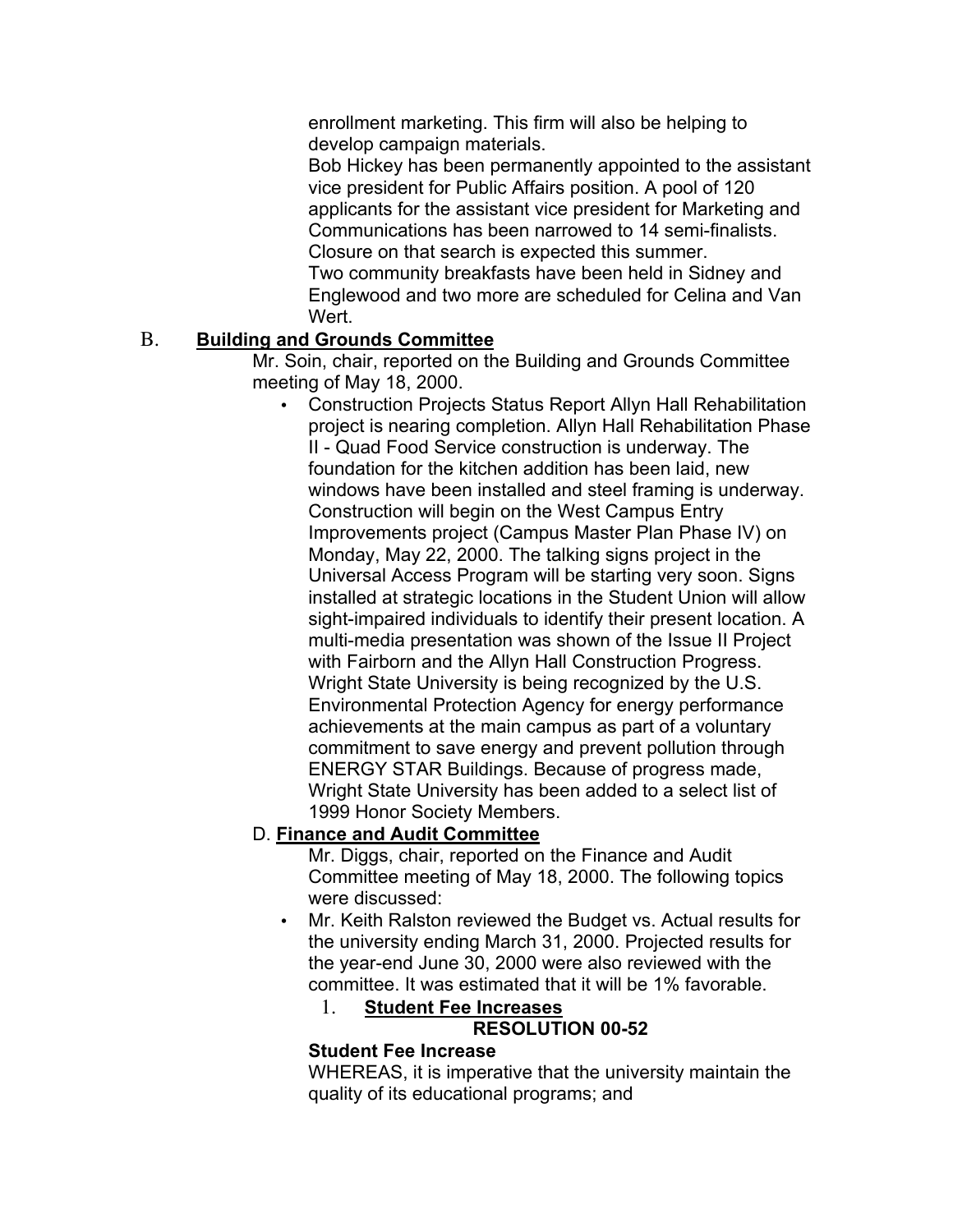WHEREAS, it is vital that the university work to maintain its accessibility to Ohio's population; and

 WHEREAS, the Ohio General Assembly has authorized fee increases; therefore be it

 RESOLVED that Main Campus full-time undergraduate tuition and fees for fall quarter 2000 be increased over those for spring quarter 2000 by 4%; and be it further

 RESOLVED that Lake Campus full-time undergraduate tuition and fees for fall quarter 2000 be decreased over those for spring quarter 2000 by 5%; and be it further RESOLVED that Main Campus full-time graduate tuition and fees for fall quarter 2000 be increased over those for spring quarter 2000 by 5%; and be it further

 RESOLVED that Lake Campus full-time graduate tuition for fall quarter 2000 be adjusted to reflect that of the Main Campus; and be it further

 RESOLVED that the full-time professional fees for the School of Professional Psychology for fall quarter 2000 be increased over those for spring quarter 2000 by 5%; and be it further

 RESOLVED that full-time professional fees for the School of Medicine for fall quarter 2000 be increased over those for spring quarter 2000 by 5%; and be it further

 RESOLVED that this resolution supersedes 00-37 dated April 7, 2000.

 Mr. Palmer moved for approval. Mr. Buerger seconded, and the motion was unanimously adopted by roll call vote.

#### **RESOLUTION 00-53**

#### **Student Fee Increase**

 WHEREAS, it is imperative that the university maintain the quality of its educational programs; and

 WHEREAS, it is vital that the university work to maintain its accessibility to Ohio's population; and

 WHEREAS, the Ohio General Assembly has authorized fee increases; and

 WHEREAS, the university continues to increase funding for student financial aid; and

 WHEREAS, the university recognizes the necessity and financial cost of technological enhancement; therefore be it RESOLVED that Main Campus full-time undergraduate tuition and fees for fall quarter 2000 be additionally increased over those for spring quarter 2000 by

approximately 1%; and be it further

 RESOLVED that 1% of the undergraduate and graduate fee increase effective fall quarter for Main Campus and the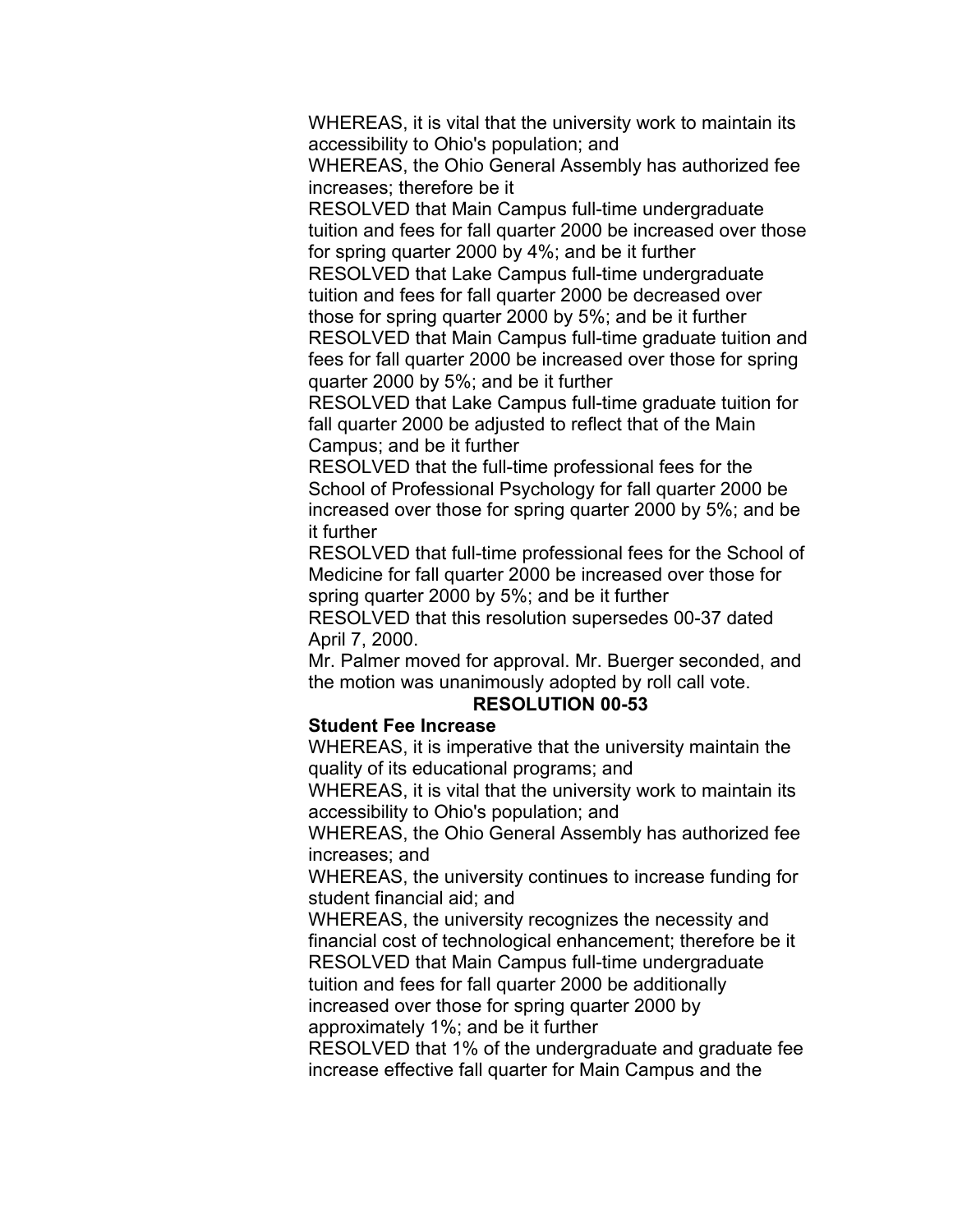School of Professional Psychology will be set aside to fund technological advancement; and be it further

 RESOLVED that this resolution augments 00-52 dated June 7, 2000; and be it further

 RESOLVED that all of the student fee increases as noted herein and attached and now before the Board of Trustees be and hereby are approved.

 Mr. Duval moved for approval. Ms. Littlejohn seconded, and the motion was unanimously approved by voice call vote.

## 2. **Current Funds Budget**

#### **RESOLUTION 00-54 Current Funds Budget**

 WHEREAS, enrollment levels are anticipated to remain constant and state support is expected to increase minimally; and

 WHEREAS, appropriate planning and consultation within the university has been accomplished; and

 WHEREAS, Wright State University has developed a budget to guide operations during the fiscal year beginning July 1, 2000; and

 WHEREAS, said budget includes an array of Auxiliary Fees, Earnings Accounts and Other Rates and Fees, in addition to Instruction and General Fees; therefore be it

 RESOLVED that the President may make expenditures within projected income levels, may limit the expenditures of funds within any given category, may transfer funds within the major budget categories, and take such other actions, as may be in the best interest of the university; and be it further RESOLVED that the university's current funds budget as described in the accompanying text and tables, including the Auxiliary Fees, Earnings Accounts and Other Rates and Fees, now before the Board of Trustees be and hereby are approved.

 Mr. Duval moved for approval. Ms. Littlejohn seconded, and the motion was unanimously adopted by roll call vote. Mr. Diggs asked that some departments be invited to make presentations during the Finance & Audit meetings next fiscal year. Those departments include Athletics, Lake Campus, and possibly a revisit by the School of Medicine.

## 3. **Approval of Contracts \$500,000 and Above RESOLUTION 00-55**

 WHEREAS, in order for the university to conduct business on a day-to-day basis, and provide products and services in a timely manner, routine purchases must be made; and WHEREAS, occasionally these expenditures exceed \$500,000; therefore be it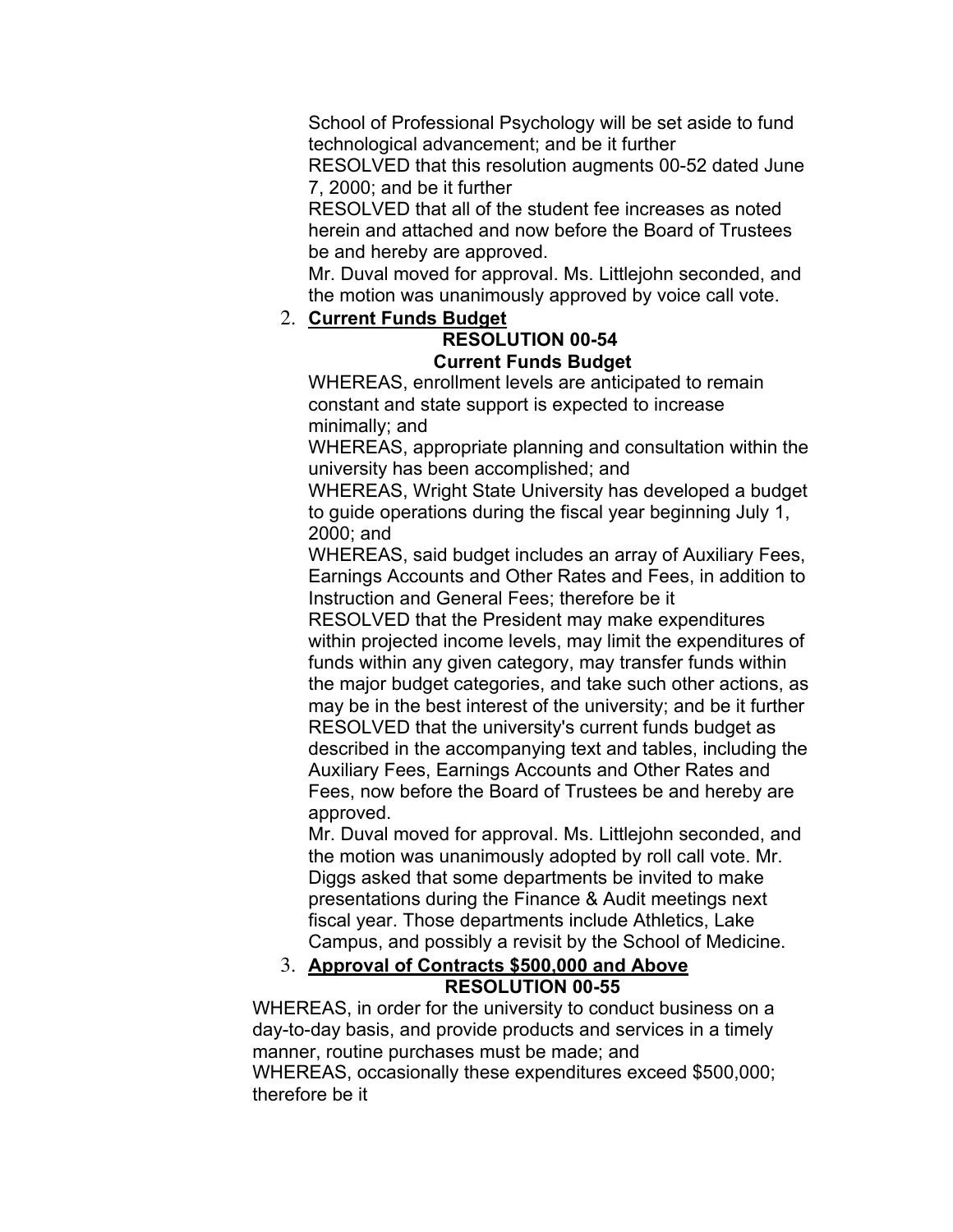RESOLVED that authorization is granted for the following contracts as submitted to this meeting be, and the same hereby is approved.

| Vendor                         | <b>Description of Services</b>                                      | <b>Contract Amount</b> |
|--------------------------------|---------------------------------------------------------------------|------------------------|
| Ameritech                      | Local Service 3rd Party<br>775-3333 Charge Backs & Equipment        | \$530,000              |
| Postmaster                     | Bulk Rate Permit 551,<br>Business Reply & Misc. Postage Due         | \$550,000              |
| United Healthcare Of Ohio      | <b>Medical Insurance</b>                                            | \$7,400,000            |
| Delta Dental                   | Dental Insurance                                                    | \$750,000              |
| <b>TIAA</b>                    | <b>Disability Insurance</b>                                         | \$530,450              |
| Sun Life of Canada             | University Provided Term<br>Life & Accidental Death & Dismemberment | \$575,000              |
| <b>IBM</b>                     | <b>Mainframe License</b>                                            | \$623,400              |
| <b>Blackwell Info Services</b> | <b>Library Periodical Subscriptions</b>                             | \$1,641,341            |
| <b>IGS</b>                     | <b>Natural Gas</b>                                                  | \$503,557              |
| DP&L                           | Electric                                                            | \$3,003,424            |
| Johnson & Gordon               | Janitorial Services Main Campus                                     | \$633,000              |
| Cardinal                       | Pharmaceutical                                                      | \$1,700,000            |
| Service Master                 | <b>Management Fees</b>                                              | \$669,200              |

 Ms. Littlejohn moved for approval. Mr. Palmer seconded, and the motion was unanimously adopted by roll call vote.

- • The Investment Reports for the university for March and April were reviewed. It was noted that all of the money is finally in place in investment accounts.
- • Mr. Ralston shared with the committee some figures showing that the university was ahead of schedule in paying back the debt incurred from the early retirement program.

## E. **Student Affairs Committee**

 Ms. Littlejohn reported on the committee meeting of May 18, 2000. **Report of the Student Government** 

 • Student organizations painted sections of the tunnels with their organizations' logos. It has improved the appearance of the tunnels and provides student organizations an opportunity for outreach.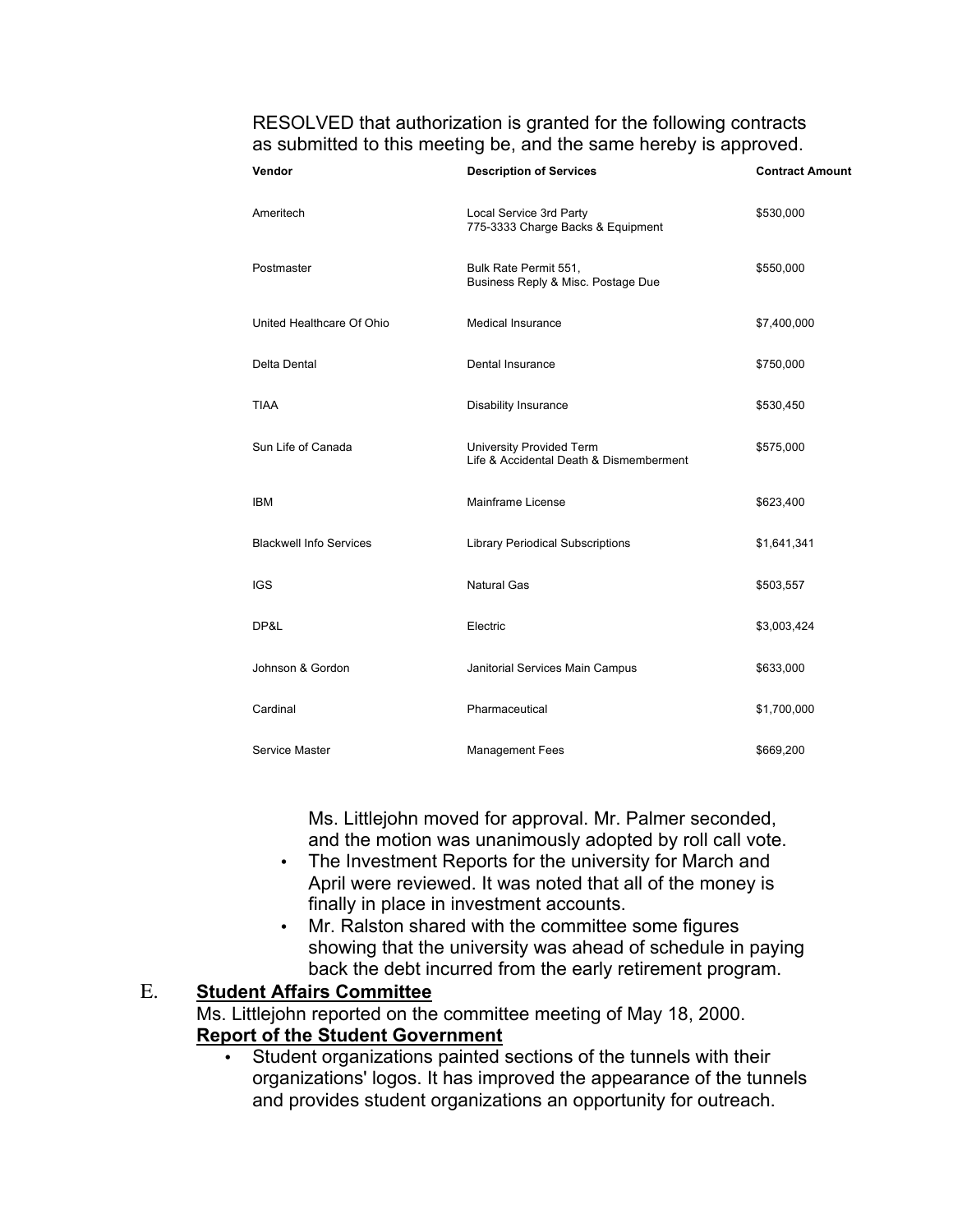- • Michael Jackson was elected Student Government president and Eric Schweser, vice president for the 2000-2001 academic year. A record number of students, nearly 1,200, voted in the election this year.
- • The Student Government 1999-2000 Annual Report was distributed.
- • Student Government's revised constitution is completed. The bulk of the constitutional changes are in the actual structure and representation in Student Government. The new constitution incorporates all student organizations into a student congress providing a broader voice for the students.
- • A Student Government resolution presented by Emily Acosta and Dan Sullivan, for increased health services for Wright State University students was discussed at length. The proposal calls for an increase in Student Health Services budget to bring services to a level comparable to other state universities. The resolution supports an increase in fees for students and urges the university to take expedient action to expand and enhance health care services offered to the student body.
- • Dr. Dan Abrahamowicz described the new organization in Student Health that will align the department with the College of Nursing and Health. A nurse practitioner, Ms. Wendy Mcgonical, will begin working as director of Student Health Services beginning July 1, 2000. Ms. Mcgonical has prescriptive authority and will be able to manage much of the medical requirements in Student Health.

#### **Vice President's Report**

- • Dr. Dan Abrahamowicz introduced Bill Shepard, director of the Student Union and Jean Denney, director of Campus Recreation. They reported on usage of the Student Union meeting rooms and use of the recreation areas. Charts were distributed detailing the various locations and types of usage. Union space is in use constantly and used mostly for or by students. There are approximately forty events taking place daily in the Union meeting space.
- • The swimming pool and fitness center is the heaviest used facilities in the recreation area. The pool is in use from 5:00 a.m. until 11:00 p.m., and it is not uncommon for the Fitness Center to serve 800 students per day. The demand for recreation space has grown dramatically in the last five years and will continue to grow in the future.
- • Ms. Gerry Coen, Student Health Services nurse, distributed a packet of information about Student Health Services. Included were accomplishments for this academic year; an informal survey of students who visited Health Services; the annual report; and a general overview of services provided.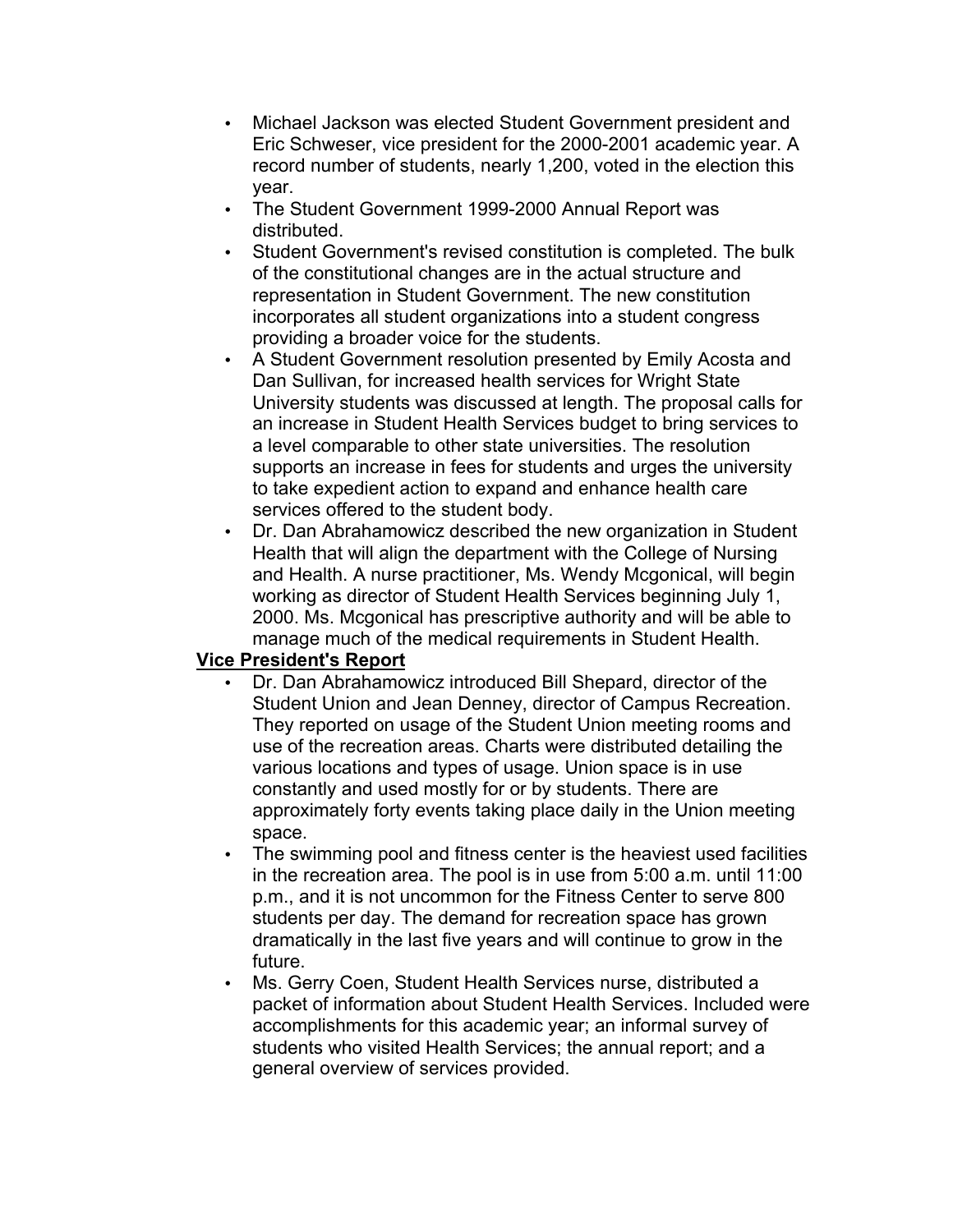• Dr. Dan Abrahamowicz complimented the Student Government members on their performance. He said there have been none better in his years of experience of working with student organizations.

## **RESOLUTION 00-56**

 WHEREAS, Elizabeth Conzo and Eric Schweser were selected by the Wright State Student Body to serve as their duly elected president and vice president for the 1999-00 academic year; and WHEREAS, Elizabeth Conzo and Eric Schweser have demonstrated exemplary leadership skills in their roles in Student Government; and

 WHEREAS, Elizabeth Conzo and Eric Schweser have served with distinction as advocates of the Wright State University Student Body; therefore

 BE IT RESOLVED, that the Wright State University Board of Elizabeth Conzo and Eric Schweser. Trustees recognizes the achievements and contributions of

 Mr. Jenkins moved for adoption. Mr. Adams seconded, and the motion was unanimously ratified by voice vote.

## F. **Faculty President's Report**

- • Today was Dr. David Barr's last report as faculty president. Dr. James Walker will serve as faculty president for 2000- 2001; Dr. Virginia Nehring is faculty president-elect.
- • The Faculty Senate has completed a thorough discussion of the semester system and voted to retain the current quarter system.
- • The Academic Integrity Policy was approved this morning. The new Drop Add policy will require additional attention.
- • The faculty continues to be concerned about issues relating to privacy.
- • The Faculty Senate will revise the constitution and by-laws during the 2000-2001 academic year.
- • Dr. Barr feels that the Senate will need to continue its work to ensure that Wright State has healthy faculty governance in place.
- • Dr. Barr thanked his faculty colleagues for electing him and for the opportunity of working with the Board.

## G. **Student Trustees' Report**

- • Brian Syska introduced the finalists for the student trustee search at Wright State. This year the Advisory Committee received a record number of applications. The applications of the students introduced today have been recommended to the Governor's office.
	- 1. Michelle Buck is a fourth year psychology major with plans to start on her Masters Degree in Human Factors Engineering in the fall. She just finished a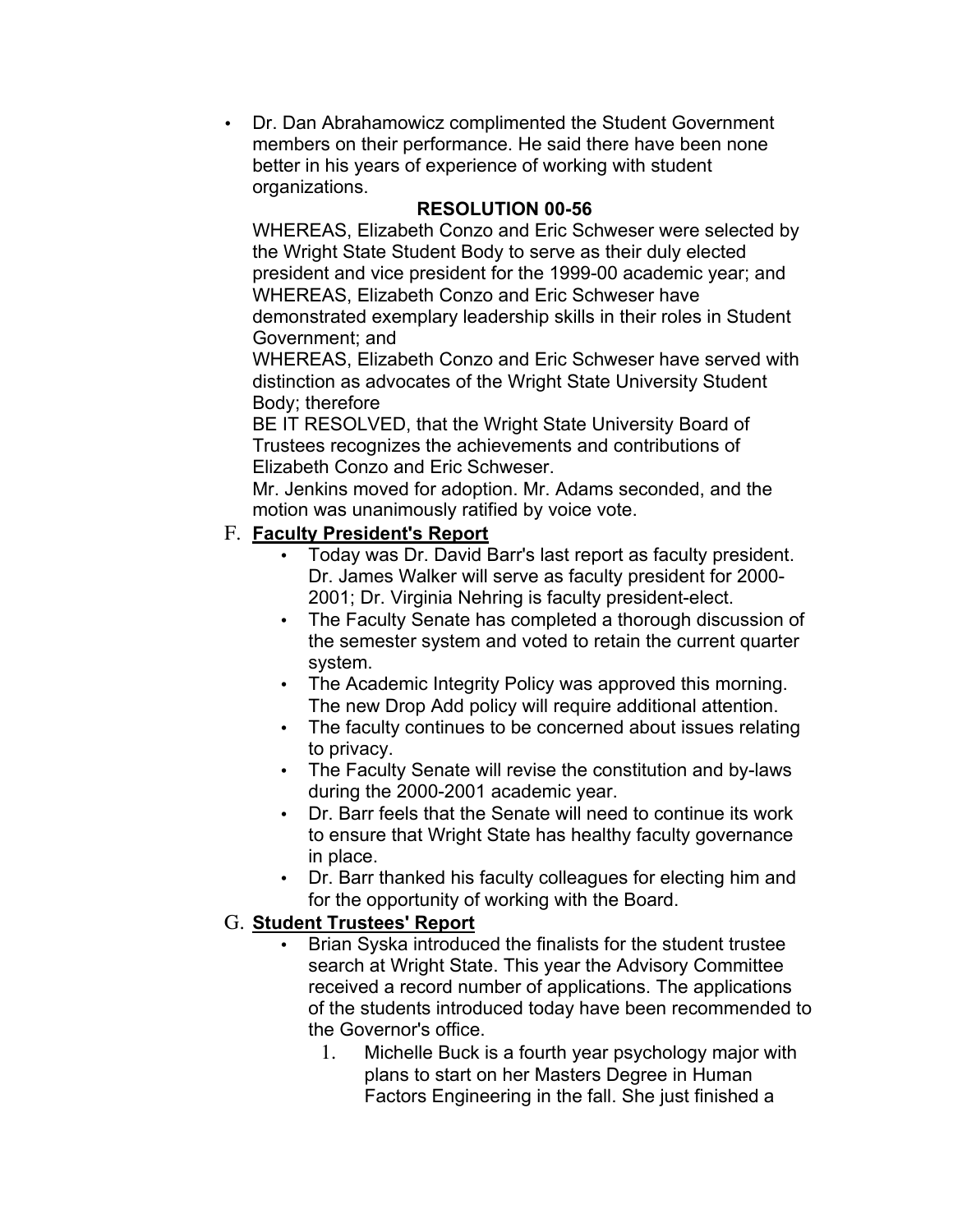four-year career playing volleyball for WSU. She sat on the Student Athlete Advisory Committee where she was chair of the Community Service and Aid.

- 2. Michelle Novak is a second year undergraduate student majoring in Finance and International Business. She is the president of the Student Honors Association, the program coordinator of the Finance Club and is a cabinet member of the Asian Student **Association**
- 3. Brittany Stewart is a freshman majoring in Political Science and International Studies. She is currently the advertising manager for "The Guardian," and is involved with the Model UN team, SHA, and Alpha Lambda Delta.
- 4. Beth Wirick will be a third year biomedical engineering student this fall. Her involvement on campus includes serving as the College of Engineering and Computer Science Student Government representative and president of Wright Outdoors Etc as well as being active in the Society of Women Engineers, Wright Engineering Council and Habitat for Humanity.
- 5. Kristen Huener is our fifth candidate for student trustee. Due to a prior commitment, she did not attend the Board meeting. Kristen will complete the requirements for a biomedical engineering degree in 2001 and plans to pursue a master's degree in ergonomics engineering. In the past four years at WSU, she has been involved with various clubs, organizations, and committees.
- • Mr. Syska congratulated Jeff Gardner for his hard work and dedication to student issues. He will be missed and hard to replace.

# II. **PRESENTATION AND POLICY DISCUSSIONS**

SOPP PACT Program

School of Professional Psychology

 Dr. Leon VandeCreek, Dean, School of Professional Psychology Dr. Betty Yung, Director, Center for Child and Adolescent Violence Prevention Dr. Kim Goldenberg introduced Dr. Leon VandeCreek, dean, School of Professional Psychology.

 The presentation featured an overview of the School of Professional Psychology and a more in-depth view of the school's violence prevention projects.

 Dean VandeCreek briefly described the school's three academic programs and its two training centers, namely the Center for Psychological Services located in the Frederick A. White Health Center, and the Ellis Human Development Institute located west of